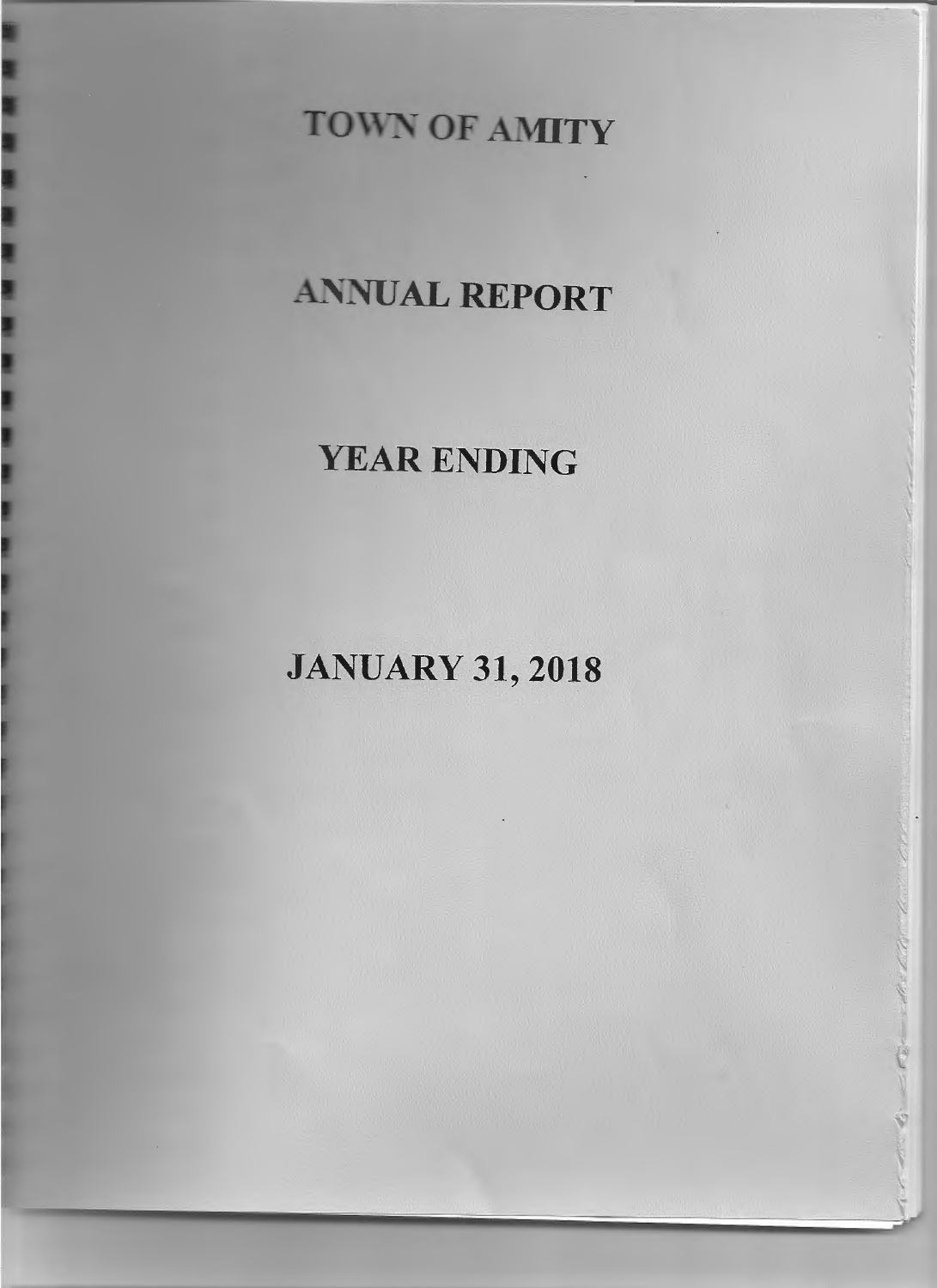

*--··--r-*

*Senator Mike Carpenter 3 State House Station Augusta, ME 04333-0003 (207) 287-1515 Office* 

Town of Amity PO Box 488 Houlton, ME 04730

Dear Residents of Amity,

It is an honor and privilege to serve as your Senator in the Maine State Legislature. This year is the first year of the 128<sup>th</sup> Legislature and I have been getting to work for the people of Aroostook County.

As happens every year in the Legislature, my colleagues and I are working on hundreds of pieces of legislation. I pledge to be a strong voice for our region, with a focus on creating jobs that support a family, lowering property taxes, and working to curb the drug epidemic that is hurting our young people and families.

For this legislative session, I will be serving on the Committee on Inland Fisheries and Wildlife and the Committee on Veterans and Legal Affairs. In this role and as your voice in the Legislature, I will advocate for government that is open and accountable to Maine people and meets the needs of rural Aroostook and Penobscot Counties.

If I can be of assistance, please do not hesitate to contact me with questions, comments, concerns. You can also sign up for my legislative updates by emailing me at Mike.Carpenter@legislature.maine.gov or calling my office at  $(207)$  287-1515.

Best,

Senator Mike Carpenter

*Mike. Carpenter@legislature. maine.gov Fax: (207) 287-1585* \* *TTY (207) 287-1583* \* *Message Service 1-800-423-6900* \* *Web Site: /egislature.maine.govlsenate*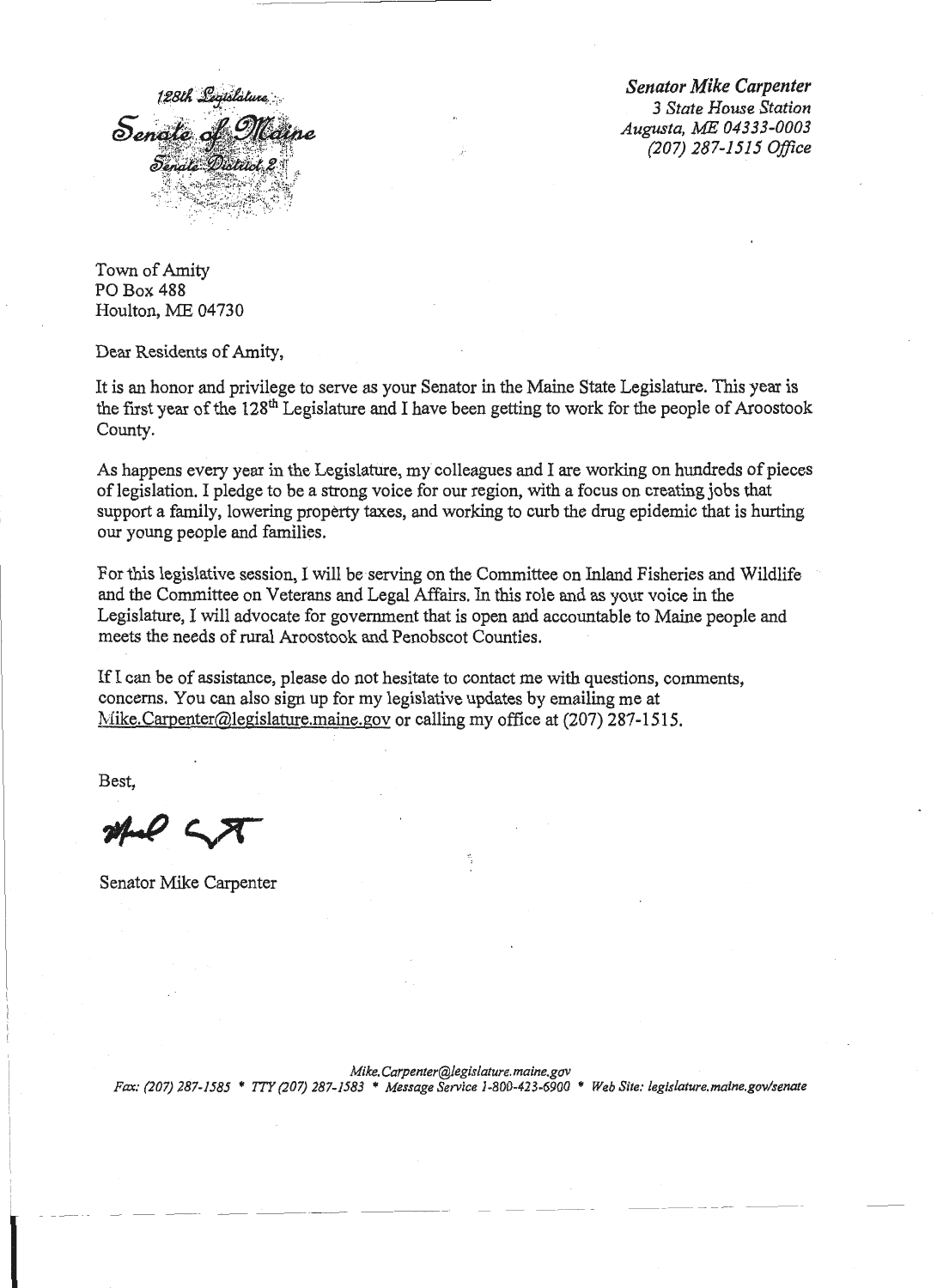,\' ,•i)ifo • :•:l.. h t•! •••''' \. •)1 •'1•;~ 0)1,.1!!,1111'" ':• ·.t~·'\ t>.::."OT •t •• O I.. t.~fl o•'t,l.t

Huited States Senate

#### Dear Friends:

It is an honor to represent Maine in the United States Senate. I am grateful for the trust the people of our State have placed in me and welcome this opportunity to share some key accomplishments from this past year.

Maine has the oldest average age in the nation. As Chairman of the Senate Aging Committee, my top three priorities for the Committee are fighting fraud and financial abuse directed at our nation's seniors, increasing investments in biomedical research, and improving retirement security. Following the Committee's investigation into skyrocketing prescription drug costs, I authored bipartisan legislation to foster generic competition, which was signed into law. The Aging Committee's toll-free hotline (1-855-303-9470) makes it easier for seniors to report suspected fraud and receive assistance. To support the 40 million family caregivers in the United States, I am proud to have authored the RAISE Family Caregivers Act to create a coordinated strategy to support family members who make countless personal and financial sacrifices to care for their loved ones.

The opioid crisis touches families and communities across our state. As a member of the Appropriations Committee, I fought for significant increases in funding to support community, law-enforcement, and public health efforts. In April, the State of Maine was awarded over \$2 million to fight this devastating public health crisis. Additionally, I have authored legislation to support grandparents and other extended family members who are raising grandchildren as a result of the nation's opioid epidemic.

Biomedical research has the potential to improve and save lives, and also supports good jobs at research facilities here in Maine. Last year, the Appropriations Committee approved a \$2 billion increase for the National Institutes of Health for the third consecutive year. This includes an increase of nearly 30 percent for research on Alzheimer's, our nation's most costly disease. As founder and co-chair of the Senate Diabetes Caucus, I work to raise awareness of the threats posed by diabetes, invest in research, and improve access to treatment options. My bill to establish a national commission of health care experts on diabetes care and prevention was signed into law in 2017.

We owe our veterans so much. Last year, I worked to secure the authorization of a Community-Based Outpatient Clinic in Portland to support the health care of Maine's veterans in the southern part of our state. I also worked to secure funding extensions to help veterans throughout rural Maine receive health care within their communities. I also worked to secure funding for housing vouchers for veterans to reduce veterans' homelessness.

Maine's contributions to our national security stretch from Kittery to Limestone; I successfully advocated for critical funding for projects at the Portsmouth Naval Shipyard for construction of an additional ship that will likely be built at Bath Iron Works. This funding will strengthen our national security and preserve great jobs in our state.

As chairman of the Transportation and Housing Appropriations Subcommittee, I worked to increase funding for the TIGER program that has provided Maine with more than \$122 million for vital transportation projects. ·For housing, I worked to provide \$160 million to help communities protect children from the harmful effects of lead poisoning.

Growing our economy remains a top priority. I supported the comprehensive tax reform bill because it will help lower- and middle-income families keep more of their hard-earned money; boost the economy; and encourage businesses, both small and large, to grow and create jobs here in Maine and around the country. This legislation contains key provisions I authored that are important to Mainers, including preserving the deduction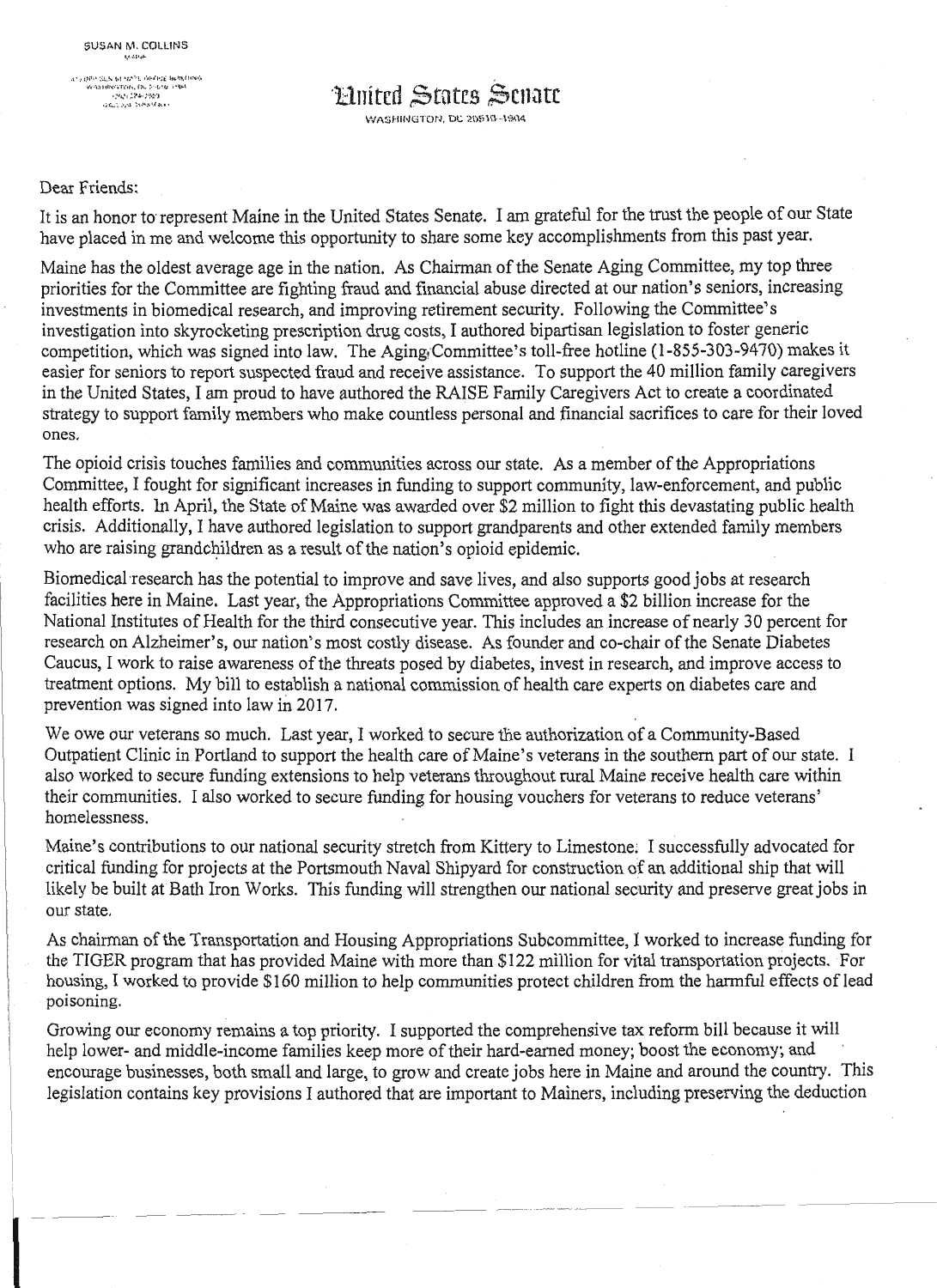for state and local taxes, expanding the deduction for medical expenses, and enabling public employees such as firefighters, teaehers, and police officers, as well as clergy and employees of nonprofits, to make "catch-up" contributions to their retirement accounts. I led the effort to ensure that the tax cut will not trigger automatic budget cuts to Medicare or any other programs.

A Maine value that always guides me is our unsurpassed work ethic. As of December 2017, I have cast more than 6,500 consecutive votes, continuing my record of never missing a roll-call vote since my Senate service began in 1997.

I appreciate the opportunity to serve Aroostook County and Maine in the United States Senate. If ever I can be of assistance to you, please contact my Caribou office at 207-493-7873 or visit my website at www.collins.senate.gov. May 2018 be a good year for you, your family, your community, and our state.

Sincerely,

Susan M Collins

Susan M. Collins United States Senator.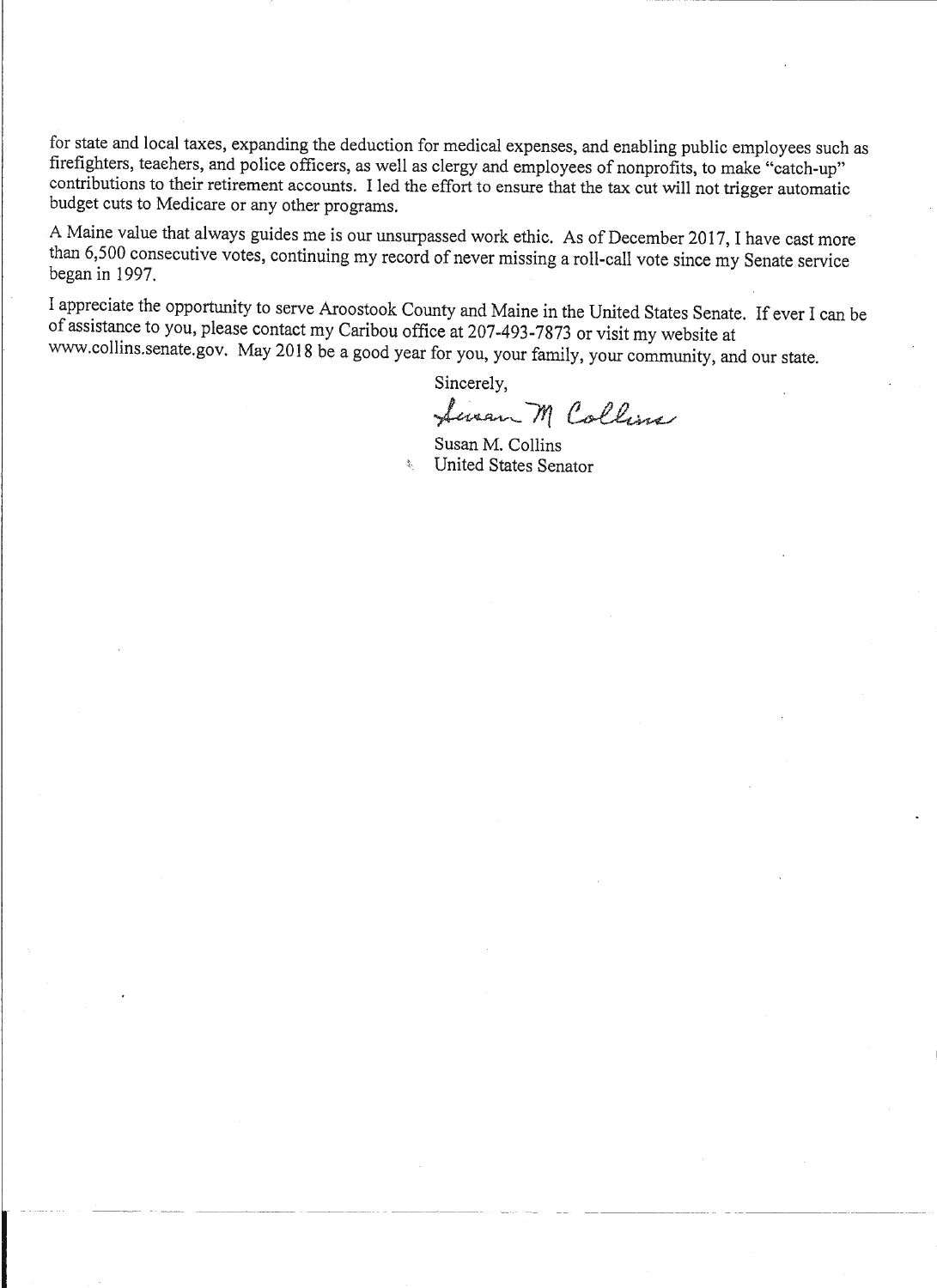ANGUS S. KING, JR.  $N$  -  $N$   $E$ 

**153 HAPT SENATE OFFICE BUILDING** 1021224-6344 .<br>Selaite intro-aczee Kong (maeth 190

# **Hunited States Senate**

WASHINGTON, DC 20510

LOMMITTEY ARMIO処拠でド наяжет i::Nf:Fit:;·f t~ NATURAL RESOURCES t-~ ru t.::\_;~ \_~-;,\_:r EULES AND AOMINISTRATION

January 3, 2018

Dear Friends,

Representing Maine in the United States Senate is an honor.

l continue my work on the Senate Armed Services Committee, each year authorizing the funding required to build our military capabilities and ensuring that our service members are trained and equipped to defend our nation. I was pleased to be part of a bipartisan effort to enact a new law to simplify the appeals review process to reduce the backlog our veterans arc facing, as well as a new law that provides critical funding to the VA Choice Program, allowing veterans in rural Maine to access services closer to home.

While my committee work is important, working to combat the opioid epidemic is one of my top priorities. Although Congress has made some important strides, much remains to be done to provide additional funding for prevention, treatment and enforcement. I am working with colleagues on both sides of the aisle to pressure the Drug Enforcement Administration to reduce the amount of opioids produced and to thwart the flow of fentanyl and other deadly drugs into our country.

I am very optimistic about the integrated, multiagency effort I led with Senator Collins to foster innovation and commercialization in Maine's forest economy. Through the Economic Development Assessment Team (EDA T) we are already experiencing increased federal investments that will strengthen our existing forest products industry and help supp01t job creation in rural communities. Initiatives like Cross Laminated Timber, Combined Heat and Power, nanocellulose, 3D printing with biobased materials and other biobased products will mean that Maine's wood-basket will continue to be a major jobs and economic contributor for our future.

Finally, the coming year will continue the work of the Senate Select Committee on Intelligence in the ongoing investigation of Russian interference in the 2016 e lection. Our Committee has held seven public hearings and numerous classified sessions, reviewed tens of thousands of pages of documents and conducted hundreds of interviews. I remain focused on the security of our elections and committed to developing: strategies to prevent interference by foreign governments in our democracy.

May 2018 be a good year for you, your family, your community and our great State.

King kS. Ang United States Senator

j:;.!\_:<;;.;~; ~·,;,.  $1$  , labeld three,  $\frac{E}{2}$  with  $\frac{E}{2}$  $+17$  627 +112

I

**BANGOR** ~ 202 Harbve Street, Stree 20350<br>~ Sartjor, MT (2440) (202) 945-3008

PRESOUE ISLE  $169$  Academy Street, Suite A. w\*h }IHA hile: 1508-04708<br>!1701-1764-5124

 $$L$  ANBGE/JUCE) v:: 383 Route: 1-3-cf... in:<br>| dr.amera.g = ML 041<br>| gams2: - 1- :

" to Market eat and the " L. PM of the " 1990 *( •. , ...* t"," ' • ': ; ·.,.: .. i : :•,)'PI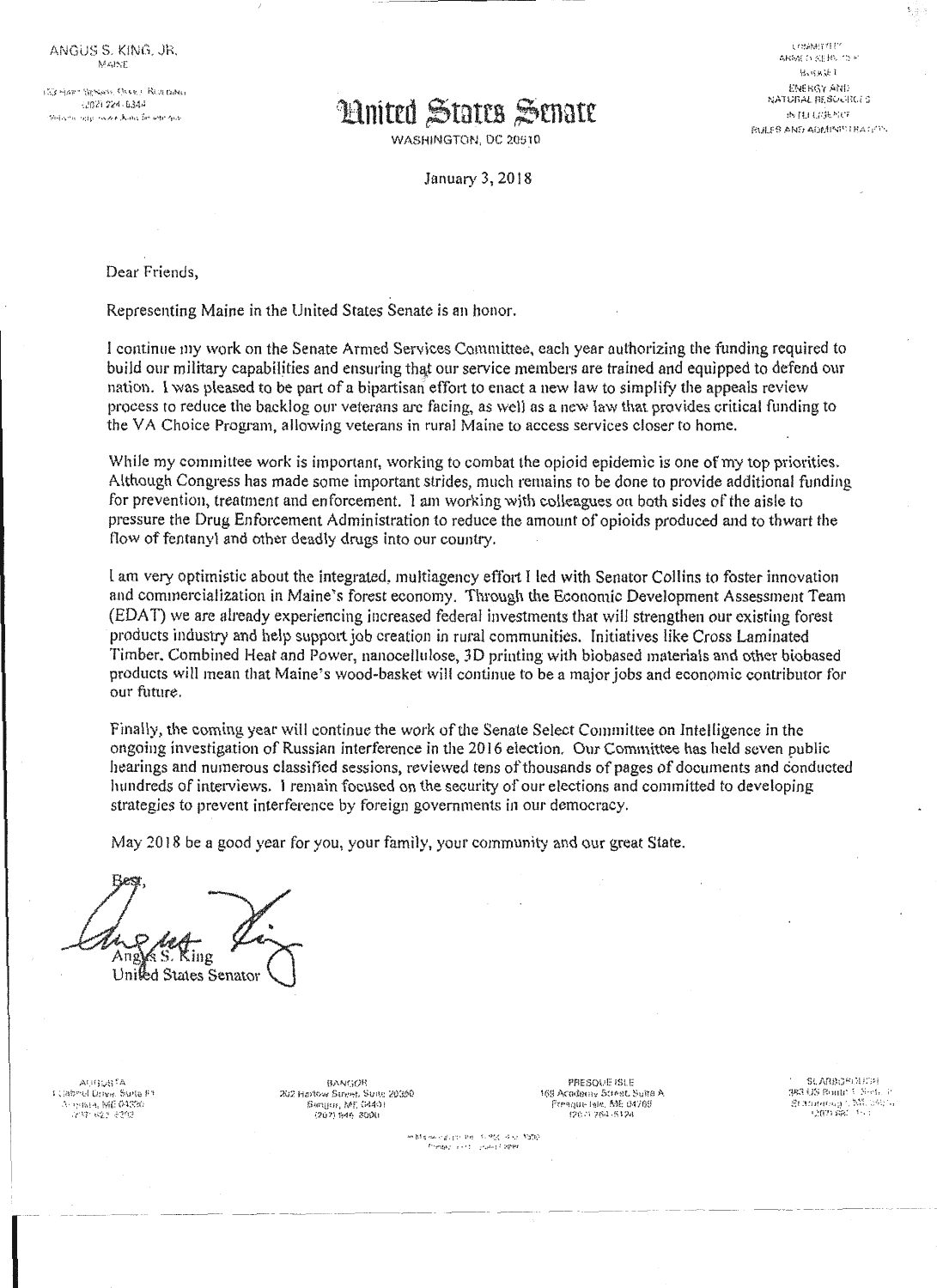#### TOWN OFFICE HOURS:

## WEDNESDAY 8 AM TO 3:30PM AND THURSDAY 8 AM TO 3:30PM CALL 532-2532 FOR OTHER HOURS BY APPOINTMENT

TOWN OFFICE PHONE NUMBER 207-532-2485

#### TOWN OFFICERS:

#### TOWN MANAGER- TOWN CLERK- TREASURER-TAX COLLECTOR Margaret Frye

SELECTMEN- ASSESSORS AND OVERSEERS OF THE POOR Glenn Williams, Chairman- Term expires- March 2020 Joseph P. Ledger- Term expires- March 2018 Patricia Miller - Term expires - March 2019

#### ROAD COMMISSIONERS Board of Selectmen

#### ANIMAL CONTROL OFFICER Cathy Johnson Virgie 592-8212

CODE ENFORCEMENT OFFICER- LOCAL PLUMBING INSPECTOR Barry Higgins 207-757-8556

#### SUPERINTENDENT OF SCHOOLS Scott Richardson 207-532-3015

SCHOOL BOARD MEMBER Gordon Ledger- Term expires June 2018

> HEALTH OFFICER Julie Chapla, RN

> > /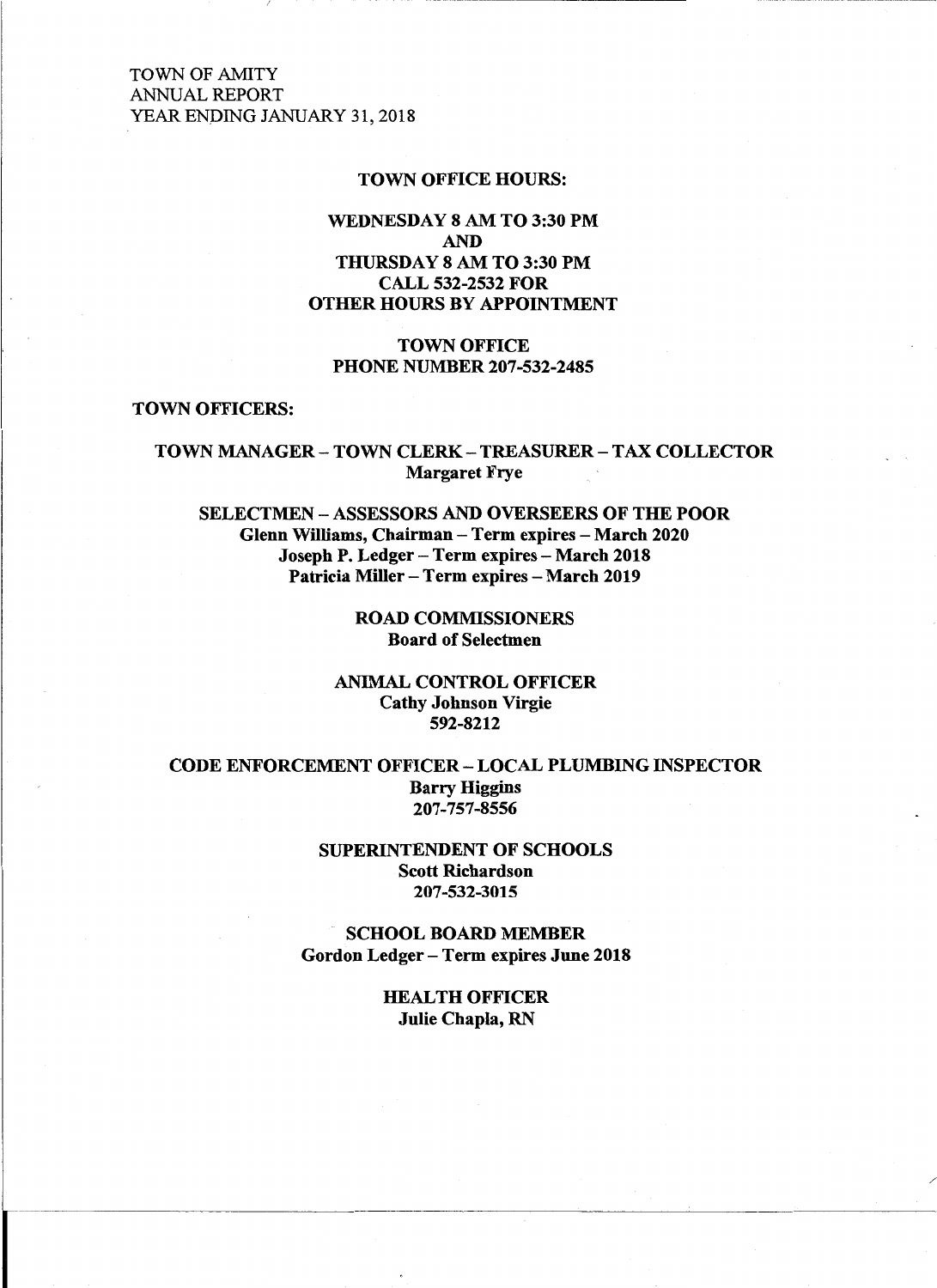## TOWN FIRE WARDEN Joseph P. Ledger- 207-532-7008 Deputy Warden Eric Howell- 207-532-7981

# TAX CLUBS AVAILABLE FOR TAXES- INTEREST FREE- MAY BE SET UP TO PREPAY TAXES, CALL THE OFFICE AS SOON AS YOU GET YOUR TAX BILL TO JOIN.

The Selectmen's meetings are scheduled for the 1st Monday of each month at 6 PM unless a holiday, then the meeting is on the second Monday of the month. If Meetings are postponed and rescheduled, a notice will be posted at the Town Office.

ANNUAL TOWN MEETING IS HELD ON THE LAST SATURDAY OF MARCH. SPECIAL TOWN MEETINGS ARE POSTED AS NEEDED AT THE TOWN OFFICE AND NOTICE WILL BE SENT TO EVERY RESIDENT BY MAIL.

The Town books close on January 31<sup>st</sup> each year; any taxes not paid at that time will be listed in the Town Report. If you participate in the Tax Club and you are current your name will not be published in the Town Report.

## **CONCEALED HANDGUNS PERMIT:**

I

Effective October 15, 2015, Public Law 2015, Chapter 327 (LD 652), "An Act To Authorize the Carrying of Concealed Handguns without a Permit," allows a person who is not otherwise prohibited from possessing a firearm to carry a concealed handgun in the State of Maine without a permit. This law also authorizes a person to possess a loaded pistol or revolver while in a motor vehicle, trailer or other vehicle being hauled by a motor vehicle.

Concealed carry without a permit is limited to people who are 21 or older, with the following exception: If a person is 18 years of age or older, and is on active duty in the Armed Forces of the United States or the National Guard, or has been honorably discharged from the Armed Forces or the National Guard, and is not otherwise prohibited from carrying a firearm, the person may carry a concealed handgun. A person who is 18-20 years old and without the referenced military qualifications must have a permit to carry concealed. The law applies to both residents of Maine and non-residents.

The law does not otherwise change where a person may carry or who may possess a firearm. It will still be illegal to possess a firearm in the following places, with some very limited exceptions: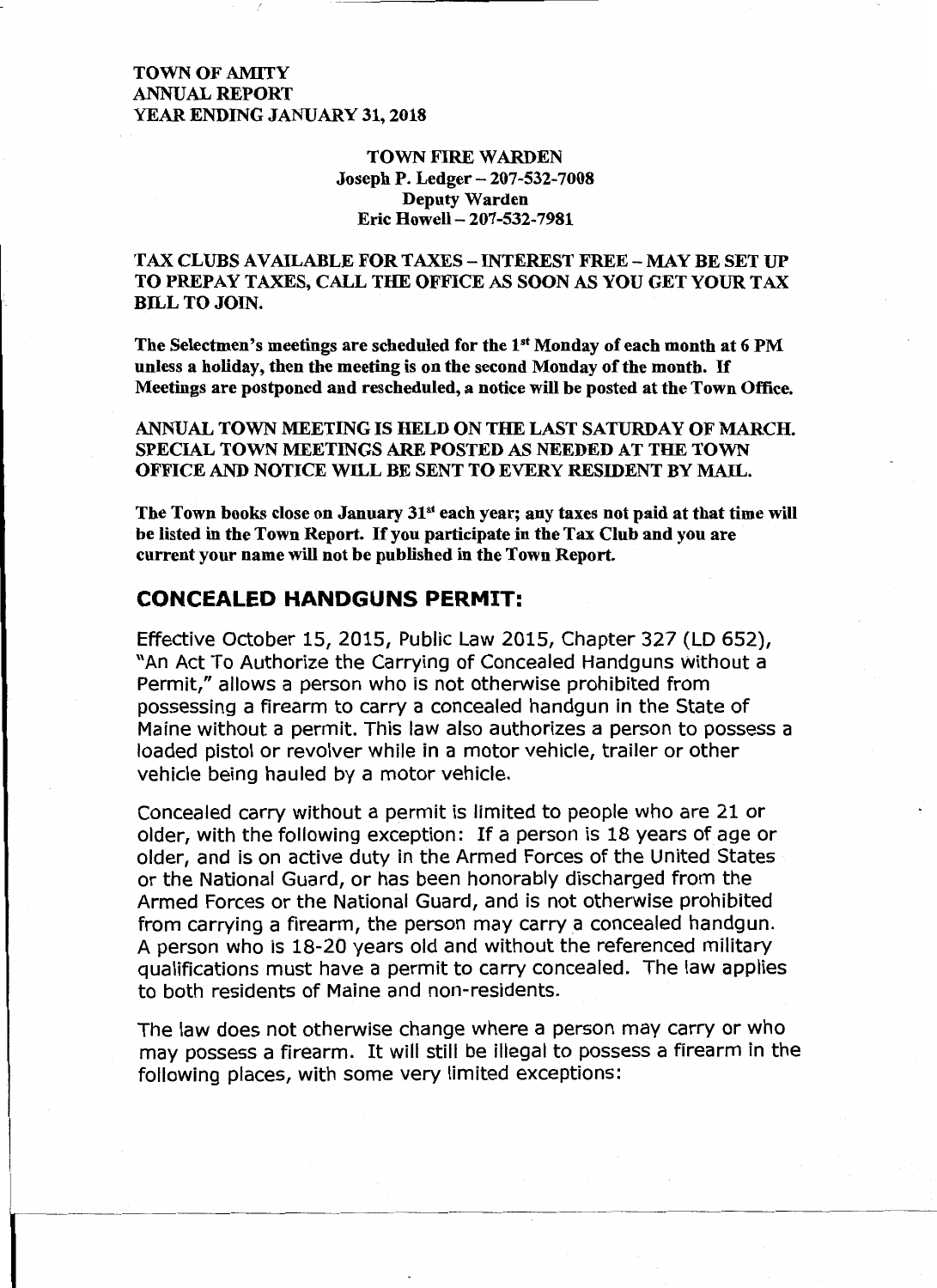Courthouses (17-A M.R.S. § 1058)

- State Parks (12 M.R.S. § 1803(6), (7) and Bureau of Parks and Lands Rules Chapter 1)
- Acadia National Park (12 M.R.S. § 756)
- Schools (20-A M.R.S. § 6552)
- Federal buildings (18 U.S.C. § 930)
- State Capitol area (25 M.R.S. § 2904 & DPS Rule Chapter 41)
- Private property when prohibited by the property owner
- Establishments licensed for on-premises consumption of liquor, if the premises are posted. Note that even if there is no posted prohibition, it is illegal to carry on these premises while under the influence of intoxicating liquor or drugs. (17-A M.R.S. §1057)
- Wildlife Sanctuaries (as listed in 12 M.R.S. § 12707)
- Labor disputes and strikes (32 M.R.S. § 9412(5))
- Baxter State Park {as prohibited by Rules)
- Allaqash Wilderness Waterway (as prohibited by rules)

There will be some circumstances in which an optional handgun permit will authorize the permittee to carry in certain locations or during an activity when an unpermitted person could not:

- Acadia National Park (Maine Permit required; 12 M.R.S. §756) NOTE: Pursuant to 25 M.R.S. 2001-A (2)(F), Maine will recognize a concealed handgun permit issued by another state to its resident if that state recognizes Maine's resident concealed handgun permits. A resident permit from that state is valid for concealed carry of a handgun within Acadia National Park
- State Parks (Permit required; open carry not permitted; 12 M.R.S. § 1803(7))
- Regular archery hunting-deer only (Permit required; 12 MRS § 11403)
- Employees' vehicles on work premises (Permit required; vehicle must be locked and firearm must not be Visible; 26 M.R.S. §600)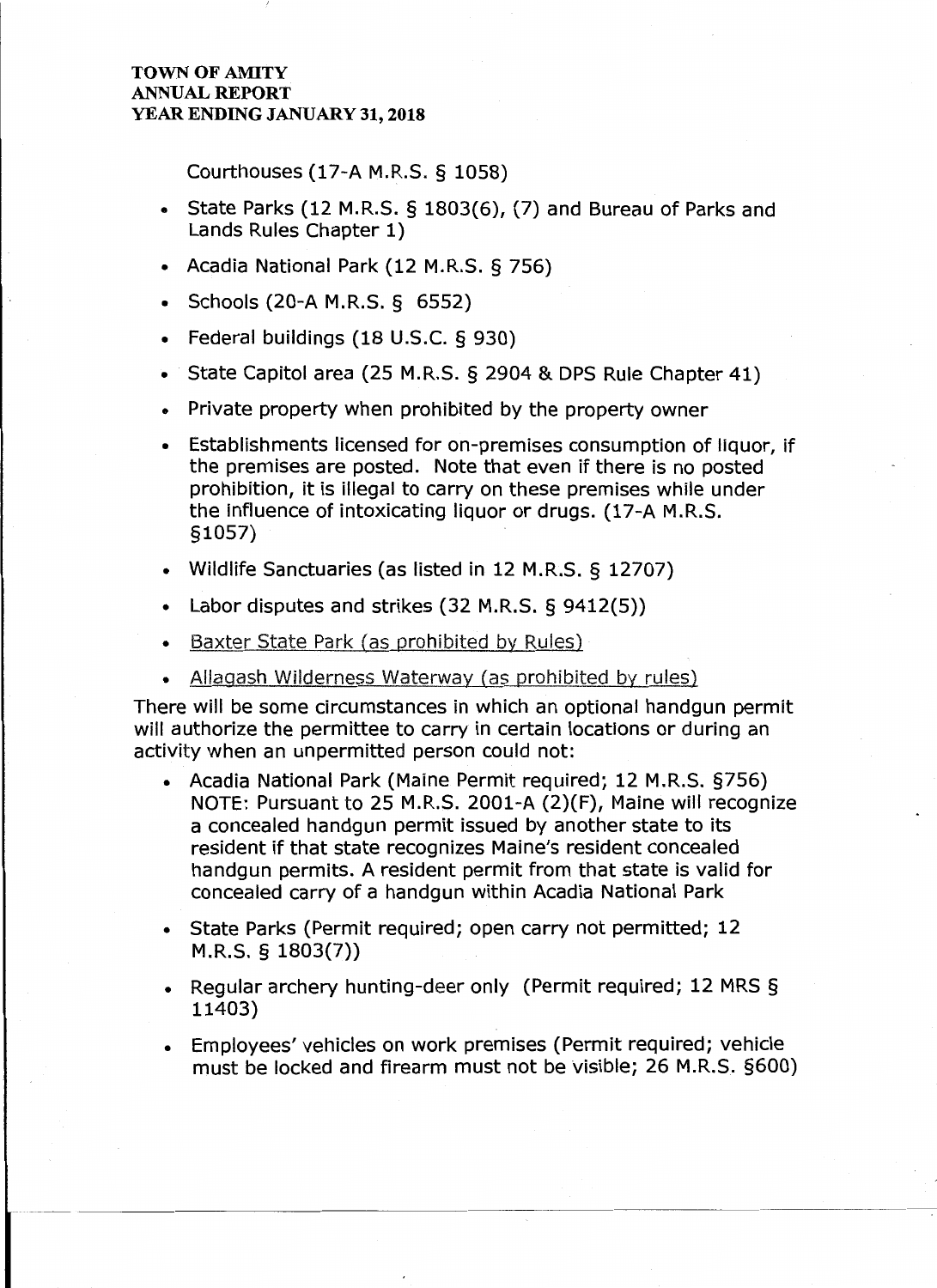If an individual is carrying a concealed handgun without a permit, he/she has a duty, when coming into contact with any law enforcement officer during a routine stop, detention or arrest, to immediately inform the law enforcement officer that the individual is carrying a concealed handgun.

The law pertains only to handguns, not all weapons. It is important to remember that this law does NOT authorize persons who are prohibited from possessing firearms to carry them. If a person is prohibited from owning or possessing a firearm, this law does nothing to change that prohibition. A person may be prohibited from possessing firearms or ammunition under state law, federal law, or both. Prohibitions include convictions (felony and qualifying misdemeanor crimes of domestic violence); some juvenile adjudications; many protection from abuse orders, dishonorable discharge from the military; immigration status; deferred disposition status; certain mental health adjudications (civil involuntary commitment; finding of not guilty by reason of insanity; finding of not competent to stand trial) and certain probate adjudications. Prohibitions may also be imposed by conditions of bail, probation, and deferred disposition agreements.

Firearms laws are complex. The summary above is necessarily an overview. Persons may wish to contact qualified private counsel and or review the applicable law if they have questions regarding whether they can legally possess firearms or ammunition. This agency is not authorized to give legal advice. This summary cannot be used as a defense to illegal activity involving firearms or ammunition.

This agency strongly recommends that all persons carrying firearms be familiar with firearms safety and the circumstances under which deadly force may be used.

OUTSIDE BURNING- Before burning outside contact the Fire Warden or the Deputy to obtain a fire permit. Remember household garbage cannot be burned at any time.

#### HOMESTEAD EXEMPTION

If you have owned a home in Amity for a minimum of 12 months prior to April  $1<sup>st</sup>$  of this year, and it is your permanent place of residence, and you are a legal resident of the State of Maine, you are eligible for a Homestead Exemption. Applications can be picked up at the Town Office or are online at www.state.me.us/revenue/propertytax/applications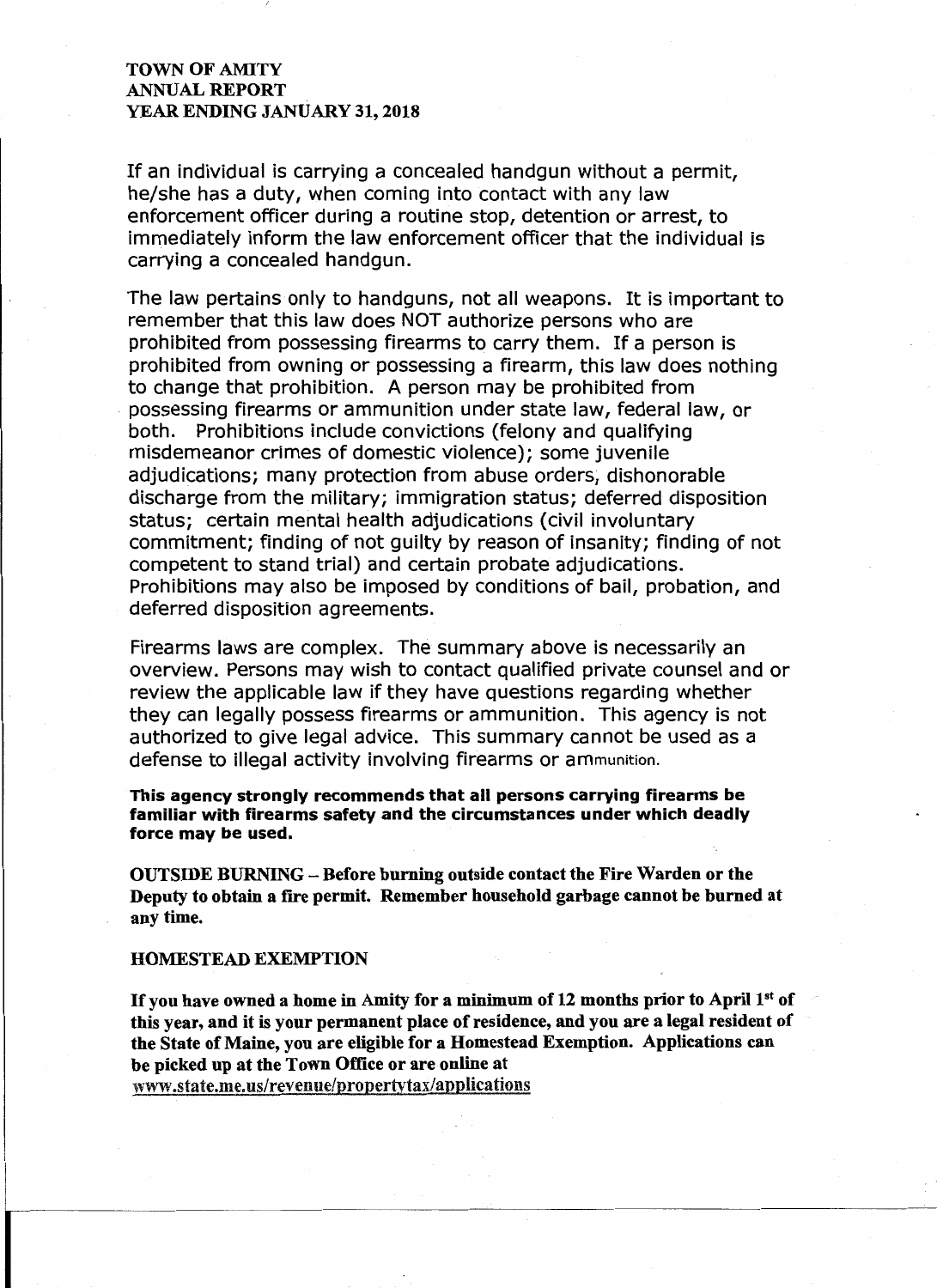#### ANIMAL CONTROL

A dog may not be kept within the limits of the state unless the dog has been licensed by its owner or keeper in accordance with the laws of this State.

Each owner or keeper of a dog at the age of 6 months or more, on or before January 1<sup>st</sup> of each year, shall obtain a license from the clerk of the municipality where the dog is kept. License for up-coming year are available November  $1^{st}$ .

A municipal clerk may not issue a license for a dog until the applicant has filed with the clerk proof that the dog has been immunized against rabies in accordance with the rules adopted by the Commissioner of Human Service.

The registration fee for a dog capable of producing young is \$11.00. The registration fee for a neutered or spayed dog is \$6.00. Any owner or keeper applying for a license for a dog after January  $31<sup>st</sup>$  shall be subject to a late fee of \$25.00 plus the annual license fee, unless they acquired the dog after January  $1<sup>st</sup>$  of given year.

REMEMBER DOGS ARE NOT ALLOWED TO RUN AT LARGE, THEY MUST BE TIED OR PROPERLY CONFINED ON THEIR OWN PROPERTY. ANY DOG FOUND OFF THEIR PREMISES CAN BE PICKED UP BY THE ANIMAL CONTROL OFFICER AND TAKEN TO THE HOULTON SHELTER AT THE OWNER'S EXPENSE.

#### VETERAN EXEMPTION

If you are a veteran or a widow of a veteran 62 years of age and a resident of Amity, you may be eligible for a tax exemption. "Veteran" means any person who was in active service in the armed forces of the United States; and who, if discharged, retired or separated from the armed forces, was discharged, retired or separated under other than dishonorable conditions. A veteran must have served during a federally recognized war period, including the Korean Campaign, the Vietnam War and the Persian Gulf War.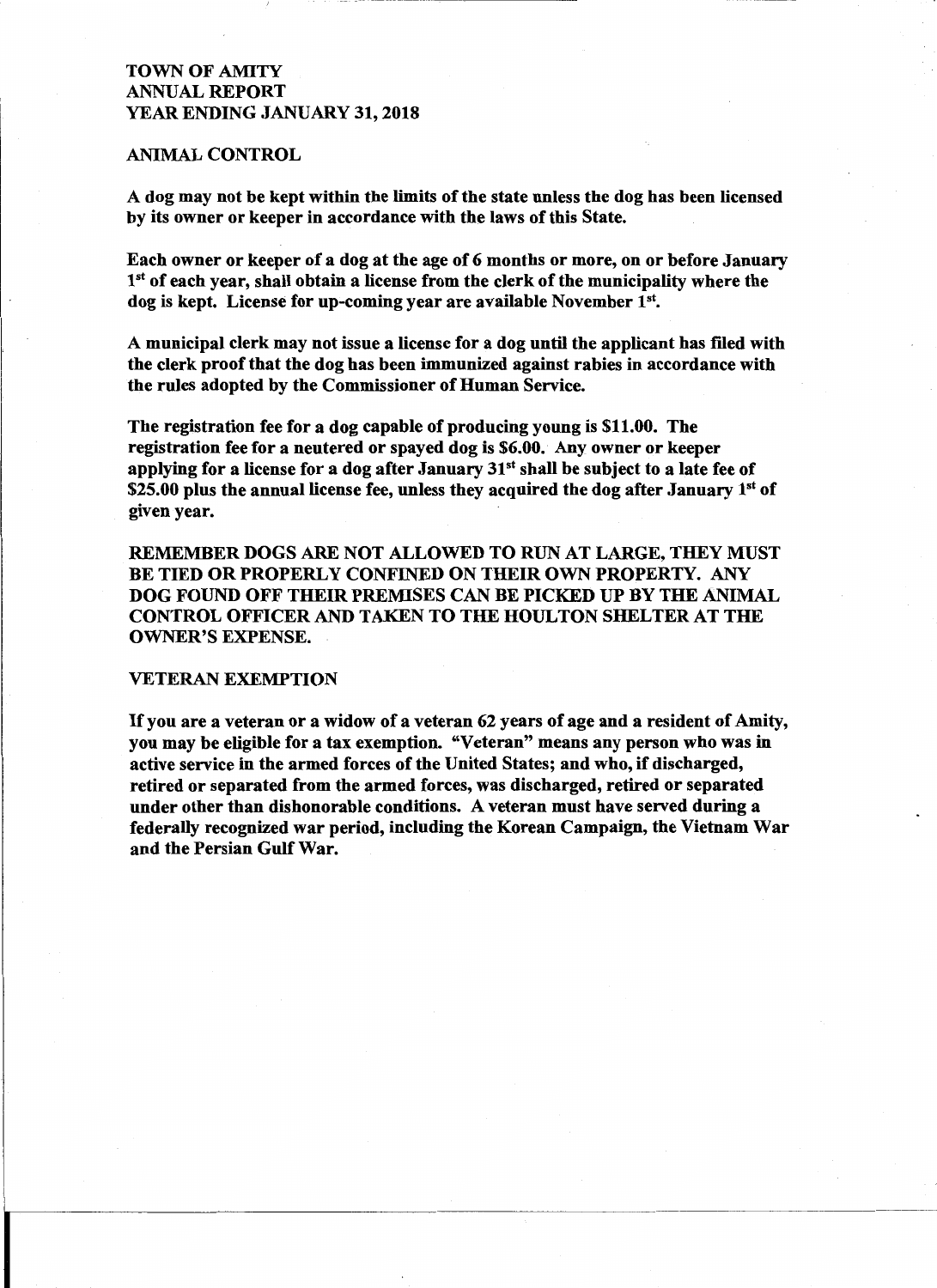# VALUATION OF THE TOWN OF AMITY ASSESSORS REPORT April 1, 2017

| <b>Land Valuation</b>              | 8,389,600.00  |
|------------------------------------|---------------|
| <b>Building Valuation</b>          | 4,774,470.00  |
| <b>Personal Property Valuation</b> | 0.00          |
| <b>TOTAL VALUATION</b>             | 13,164,070.00 |
| <b>Mil Rate</b>                    | 0.018         |
| 2017 Tax Commitment                | 236,953.26    |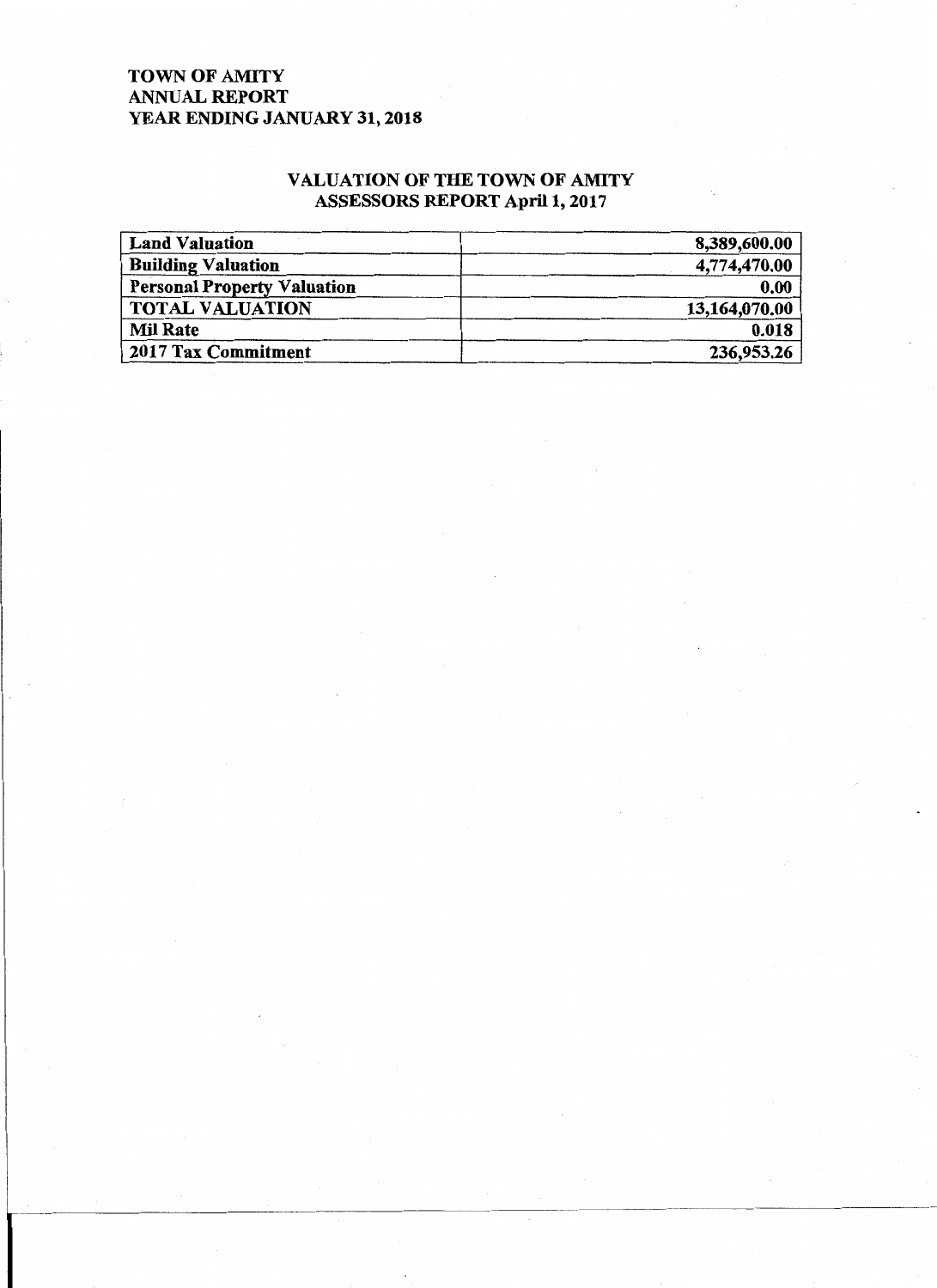$\begin{bmatrix} 1 & 1 & 1 \\ 1 & 1 & 1 \\ 1 & 1 & 1 \end{bmatrix}$ 

\_\_

# MUNICIPAL APPROPRIATIONS- February 1, 2017- January 31, 2018

| Account                       | Property   | <b>Excise Tax</b> | Undesignated | Revenue   |
|-------------------------------|------------|-------------------|--------------|-----------|
|                               | Tax        |                   | Fund         | Account   |
| Discounts/Abatements          | 2,500.00   |                   |              |           |
| Town Officials                |            |                   |              | 6,740.00  |
| General Government            |            | 33,184.83         |              |           |
| Capital Office Reserve        | 100.00     |                   |              |           |
| <b>Town Insurance</b>         | 3,550.00   |                   |              |           |
| <b>Unexpected Expenses</b>    |            |                   | 5,000.00     |           |
| <b>Town Road Maintenance</b>  | 11,500.00  |                   |              |           |
| <b>Snow Removal</b>           | 70,998.00  |                   |              |           |
| Northern Katahdin Valley      |            |                   |              |           |
| Waste Disposal District       | 6,186.00   |                   |              |           |
| <b>Houlton Ambulance</b>      | 3,005.00   |                   |              |           |
| Houlton Fire Department       | 13,956.00  |                   |              |           |
| Education                     | 153,081.88 |                   |              |           |
| County Tax                    | 17,834.25  |                   |              |           |
| Houlton Septic System         |            |                   |              | 190.40    |
| <b>General Assistance</b>     |            |                   | 2,000.00     |           |
| Town Cemeteries/Public Lands  | 5,482.50   |                   |              |           |
| <b>American Red Cross</b>     |            |                   |              | 325.00    |
| Cary Library                  |            |                   |              | 746.00    |
| <b>ACAP</b>                   |            |                   |              | 47.60     |
| Houlton Humane Society        |            |                   |              | 500.00    |
| Aroostook Area on Aging       |            |                   |              | 88.00     |
| A. E. Howell Conservation     |            |                   |              |           |
| Center                        |            |                   |              | 300.00    |
| Dollars for Scholars          |            |                   |              | 100.00    |
| Northern Maine Veteran        |            |                   |              |           |
| Cemetery                      |            |                   |              | 100.00    |
| Hodgdon Rec                   |            |                   |              | 100.00    |
| S. Aroostook Soil             |            |                   |              |           |
| Conservation                  |            |                   |              | 200.00    |
| Healthy Families of Aroostook |            |                   |              | 200.00    |
| <b>MPBN TV</b>                |            |                   |              | 100.00    |
| Life Flight                   |            |                   |              | 238.00    |
| Hope & Justice Project        |            |                   |              | 100.00    |
| <b>Reduce Taxation</b>        |            |                   | 25,000.00    |           |
| Certified Assessor            |            |                   |              | 3,500.00  |
| Project Graduation            |            |                   |              | 50.00     |
| Community Health &            |            |                   |              | 100.00    |
| Counseling                    |            |                   |              |           |
| Sand/Salt Shed payment        | 8,000.00   |                   |              |           |
| Homeless Shelter              |            |                   |              | 357.00    |
| <b>TOTAL</b>                  | 296,193.63 | 33,184.83         | 32,000.00    | 14,082.00 |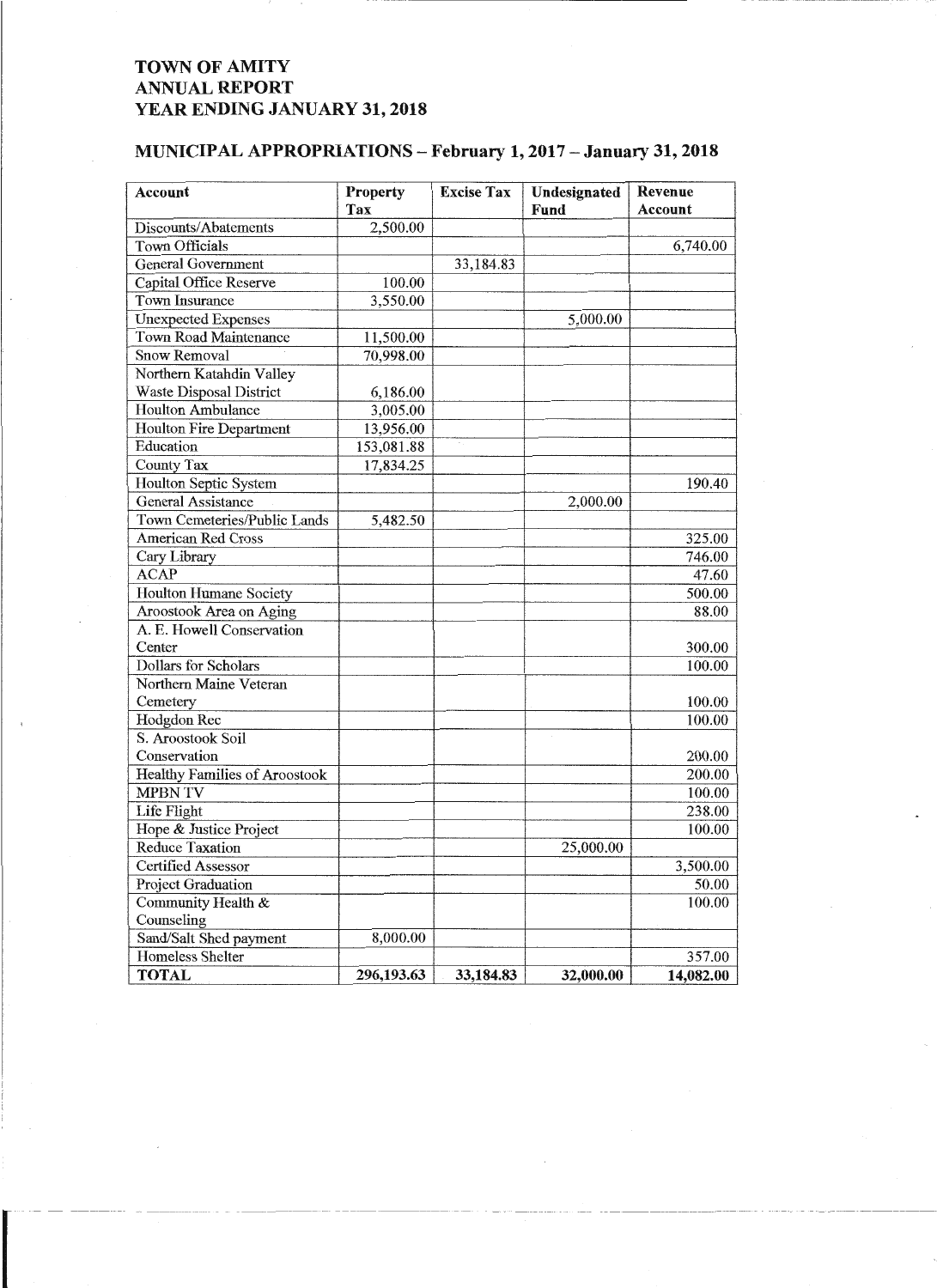$~\cdot$ 

# **TREASURERS REPORT Revenues**

| <b>Received For</b>            | For                            | 2/1/17 to 1/31/18 |
|--------------------------------|--------------------------------|-------------------|
| <b>LOCAL</b>                   |                                |                   |
| <b>Automobile Registration</b> | Registrations                  | 20,920.63         |
| Motor Vehicle Excise Tax       | <b>Excise Tax</b>              | 42,262.19         |
| Recreational                   | MOSES Licenses & Registrations | 3,203.50          |
| <b>Boat Excise Tax</b>         | Excise Tax                     | 128.00            |
| 2018 Taxes                     | Prepaid                        | 3,993.46          |
| <b>MMA</b>                     | W/C Refund                     | 23.00             |
| 2017 Tax                       | Taxes/Interest                 | 163,392.91        |
| 2016 Taxes/                    | 2016 Taxes/Int./costs          | 44,318.24         |
| 2015 Taxes                     | 2015 Taxes/Interest/Costs      | 7,635.43          |
| 2014 Taxes                     | 2014 Taxes/Interest/Costs      | 1,521.64          |
| 2013 Tax                       | 2013 Taxes/interest/Costs      | 1,080.02          |
| Plumbing/Septic                | Permit fees                    | 380.00            |
| Darrell Williams               | Restitution                    | 750.00            |
| Dog Taxes                      | Licenses                       | 162.00            |
| Fairpoint                      | Pole fee                       | 8.00              |
| <b>Clerk Fees</b>              | Fee's                          | 95.00             |
| Machias Bank/KTC               | Checking Acct. Interest        | 131.67            |
| <b>TOTAL LOCAL</b>             |                                | 290,005.69        |
| <b>State Revenue:</b>          |                                |                   |
| <b>State of Maine</b>          | Veteran Exemption              | 143.00            |
| <b>State of Maine</b>          | <b>Tree Growth</b>             | 22,951.51         |
| <b>State of Maine</b>          | <b>Revenue Share</b>           | 9,632.87          |
| <b>State of Maine</b>          | Burn permit                    | 2.00              |
| <b>State of Maine</b>          | <b>LRAP</b>                    | 12,032.00         |
| <b>State of Maine</b>          | Snowmobile refund              | 33.10             |
| <b>State of Maine</b>          | Homestead Exemption            | 13,740.00         |
| <b>TOTAL STATE</b>             |                                | 58,534.48         |
| <b>TOTAL REVENUES</b>          |                                | 348,540.17        |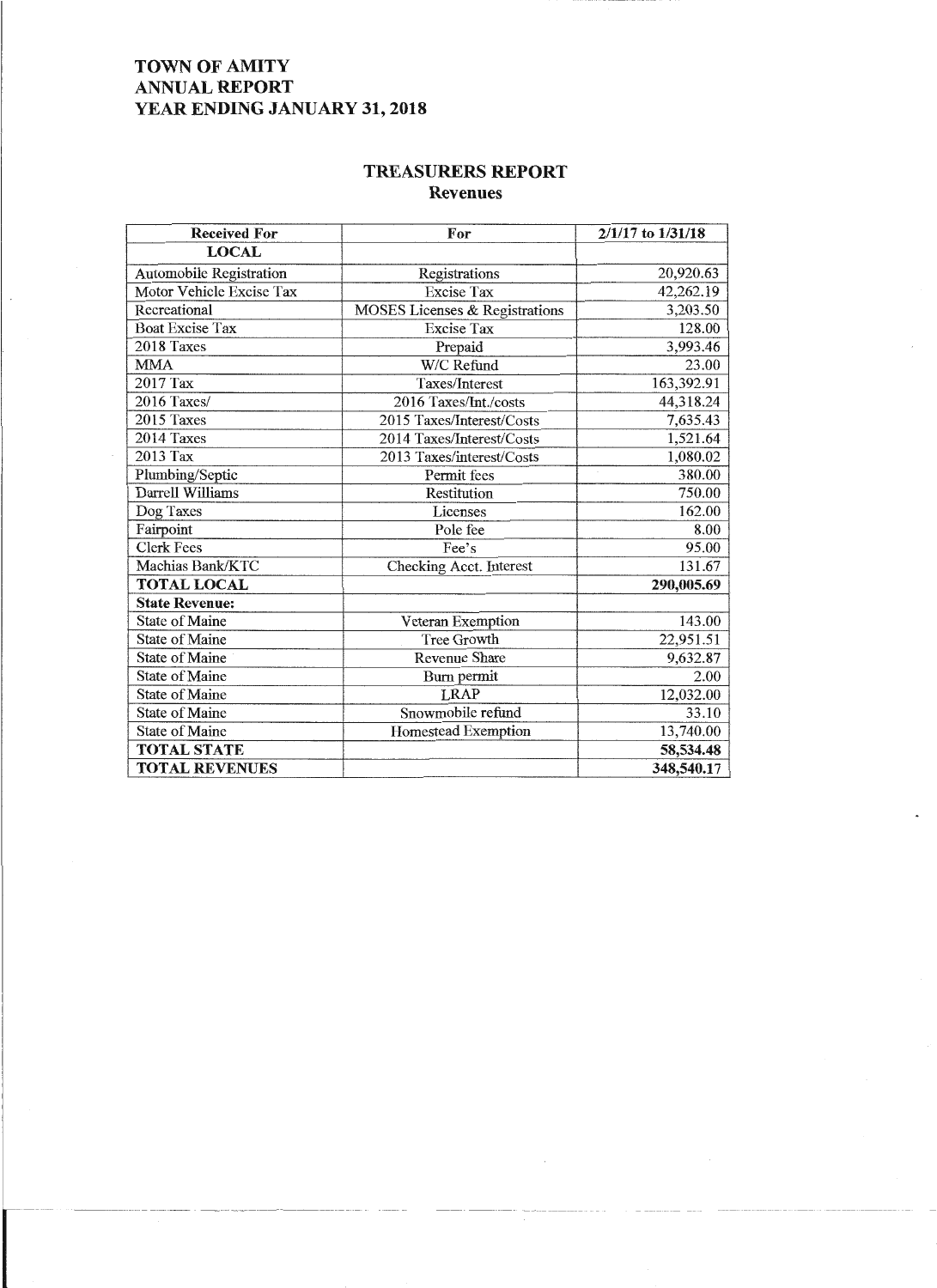# **TREASURERS REPORT Expenses**

| Paid Out                  | For                               | 2/1/17 to 1/31/18 |
|---------------------------|-----------------------------------|-------------------|
| <b>Town Manager</b>       | Wages                             | 12,515.60         |
| <b>Town Roads</b>         | Repairs/.Maintenance              | 6,317.43          |
| Dues/Donations            | Various organizations             | 3,337.60          |
| Postmaster                | Postage                           | 482.13            |
|                           | Plowing/Gravel/Salt/Light         |                   |
| Winter Roads              | Pole/Screening/Mixing             | 58,108.54         |
| Supplies                  | For Office                        | 3,154.47          |
| Fuel Oil                  | For Office                        | 901.49            |
| Ambulance                 | Contract                          | 3,005.00          |
| <b>Fire Protection</b>    | Contract                          | 13,956.00         |
| Septic                    | Contract                          | 190.40            |
| <b>County Treasurer</b>   | <b>County Tax</b>                 | 17,834.25         |
| <b>Motor Vehicle</b>      | Registrations                     | 20,736.83         |
| Moses                     | Licenses & Registrations          | 3,475.00          |
| Education                 | Assessment                        | 153,081.88        |
| Notary                    | Notarizing documents              | 166.60            |
| Register of voters        | Stipend                           | 400.00            |
| <b>Trash Removal</b>      | For Office                        | 65.00             |
| <b>Town Officials</b>     | Selectmen                         | 2,770.50          |
| Phone/Internet            | Office                            | 1,184.94          |
| <b>MMA</b> Dues           | <b>Dues</b>                       | 1,266.00          |
| Lights                    | Office                            | 280.19            |
| Sand Salt Shed            | Payment/Snow Removal/Repairs      | 19,407.12         |
| LPI                       | Contract/Mileage/Wk shops         | 2,472.51          |
| <b>Animal Control</b>     | Stipend/Mileage/workshop/contract | 668.55            |
| Insurance                 | W/C/Property/Unemp/Bond           | 3,400.00          |
| <b>Certified Assessor</b> | Tax bills/yearly updates          | 3,500.00          |
| <b>NKVWDD</b>             | Contract/Mileage                  | 6,185.84          |
| 941's                     | Deductions & Matching             | 5,270.84          |
| Elections/Town Meeting    | All officials                     | 1,052.00          |
| Veterans                  | Flags for graves/Cemetery         | 100.00            |
| Cemeteries/Public         | Wages/Spring                      |                   |
| Lands/Cleanup             | Cleanup                           | 5,367.50          |
| <b>Registry of Deeds</b>  | Copies                            | 96.00             |
| <b>Capital Roads</b>      | 2017 work on Town Roads           | 9,720.42          |
| Misc. Expense             | Donations for sick/deceased       | 402.75            |
| Mileage/Wk Shop           | Reimbursement                     | 132.00            |
| <b>Beavers</b>            | Removal                           | 200.00            |
| <b>General Assistance</b> | Clients                           | 348.82            |
| Liens/Discharges          | Recording & Postage               | 1,798.05          |
| Trio/Harris Computer      | Contract/Updates                  | 2,383.55          |
| <b>TOTAL</b>              |                                   | 365,735.80        |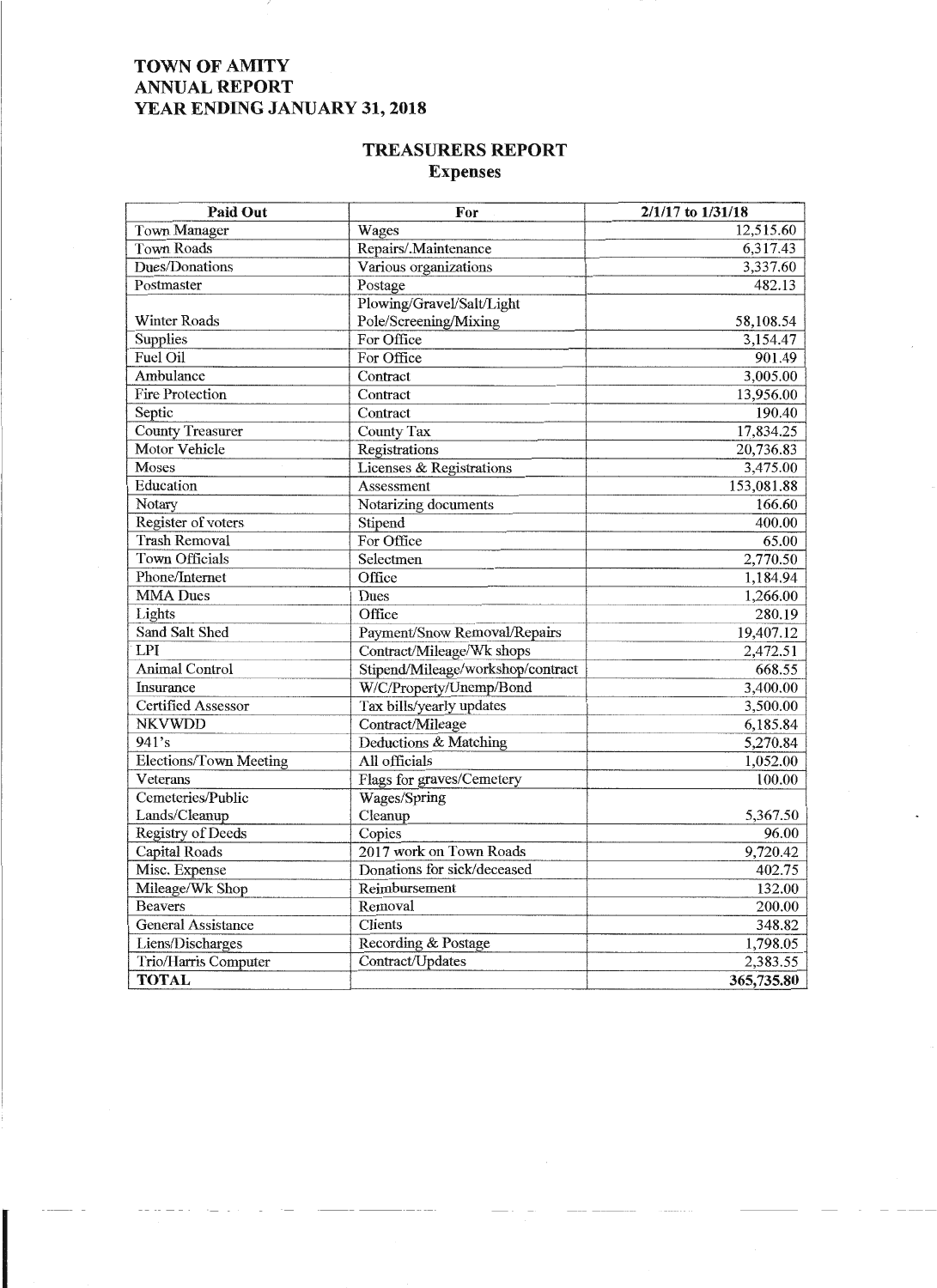**Bank Accounts:** 

# **Katahdin Trust Company.**

| Reed School Balance 1/31/18                        | All accounts combined                                      | \$5,571.70  |             |
|----------------------------------------------------|------------------------------------------------------------|-------------|-------------|
|                                                    | Reserve Checking Account – Town of Amity – Balance 1/31/18 |             | \$36,518.01 |
| Office Reserve CD Balance 1/31/18<br>Appropriation |                                                            | \$1,778.99  | \$100.00    |
| <b>Balance</b>                                     |                                                            |             | \$1,878.99  |
| Capital Road Improvement                           |                                                            |             |             |
| <b>Balance 1/31/18</b>                             |                                                            | \$49,709.21 |             |
| Cemetery Fund                                      | <b>Balance 1/31/18</b>                                     | \$403.93    |             |
|                                                    | Philip Putnam Memorial Fund Balance 1/31/18                | \$284.44    |             |

General fund Checking Account Bank Balance 1/31/2018 \$177,081.19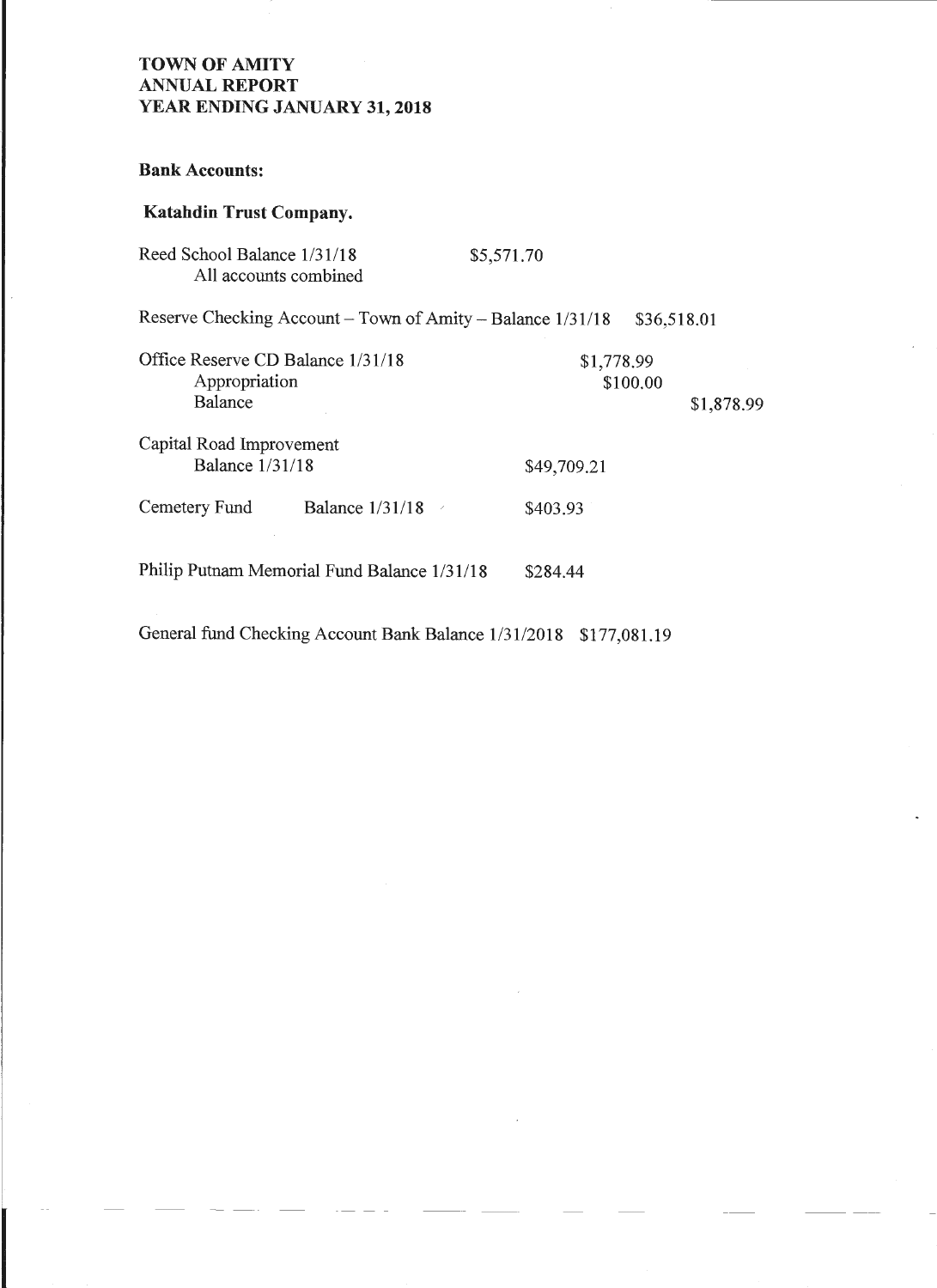# UNDESIGNATED FUND: Appropriation - \$5,000.00

For Unexpected Expenses Paid to Northern Business Products for Photo Copier \$900.00 Balance \$4,100.00 to Undesignated Fund

# DISCOUNTS AND ABATEMENTS: Appropriation - from Property Tax - \$2,500.00

| <b>Discounts</b>     | <b>Abatements</b> | <b>Balance</b> |
|----------------------|-------------------|----------------|
| $\mathbf{A}$         |                   |                |
| <b>Over Expended</b> |                   |                |

#### TOWN OFFICIALS:

# Appropriation - from State Revenue Sharing- \$6,740.00

| <b>Account</b>                       | <b>Appropriation</b> | Spent 2/1/17 to<br>1/31/18 |
|--------------------------------------|----------------------|----------------------------|
| Selectmen/Assessors/Overseers of the |                      |                            |
| poor                                 | 3,000.00             | 2,770.50                   |
| Code Enforcement/Plumbing Inspector  | 1,600.00             | 1,400.00                   |
| Animal Control Officer/Travel        | 1,000.00             | 668.55                     |
| Mileage/wk shop/permits/inspections  | 500.00               | 1,072.51                   |
| Matching SS/Medicare                 | 240.00               | 229.50                     |
| Register of Voters                   | 400.00               | 400.00                     |
| <b>TOTAL</b>                         | 6,740.00             | 6,541.06                   |
| <b>Balance to Undesignated Fund</b>  |                      | 198.94                     |

#### TOWN INSURANCES:

# Appropriation - from Property Tax - \$3,550.00

| <b>Account</b>                      | Appropriation | <b>Spent</b><br>2/1/17 to 1/31/18 |
|-------------------------------------|---------------|-----------------------------------|
| MMA Workers Compensation            | 500.00        | 500.00                            |
| MMA Unemployment                    | 50.00         | 50.00                             |
| Varney's Insurance -                |               |                                   |
| Property/Fire/Liability/Bond        | 3,000.00      | 2,850.00                          |
| <b>TOTAL</b>                        | 3,550.00      | 3,400.00                          |
| <b>Balance to Undesignated Fund</b> |               | 150.00                            |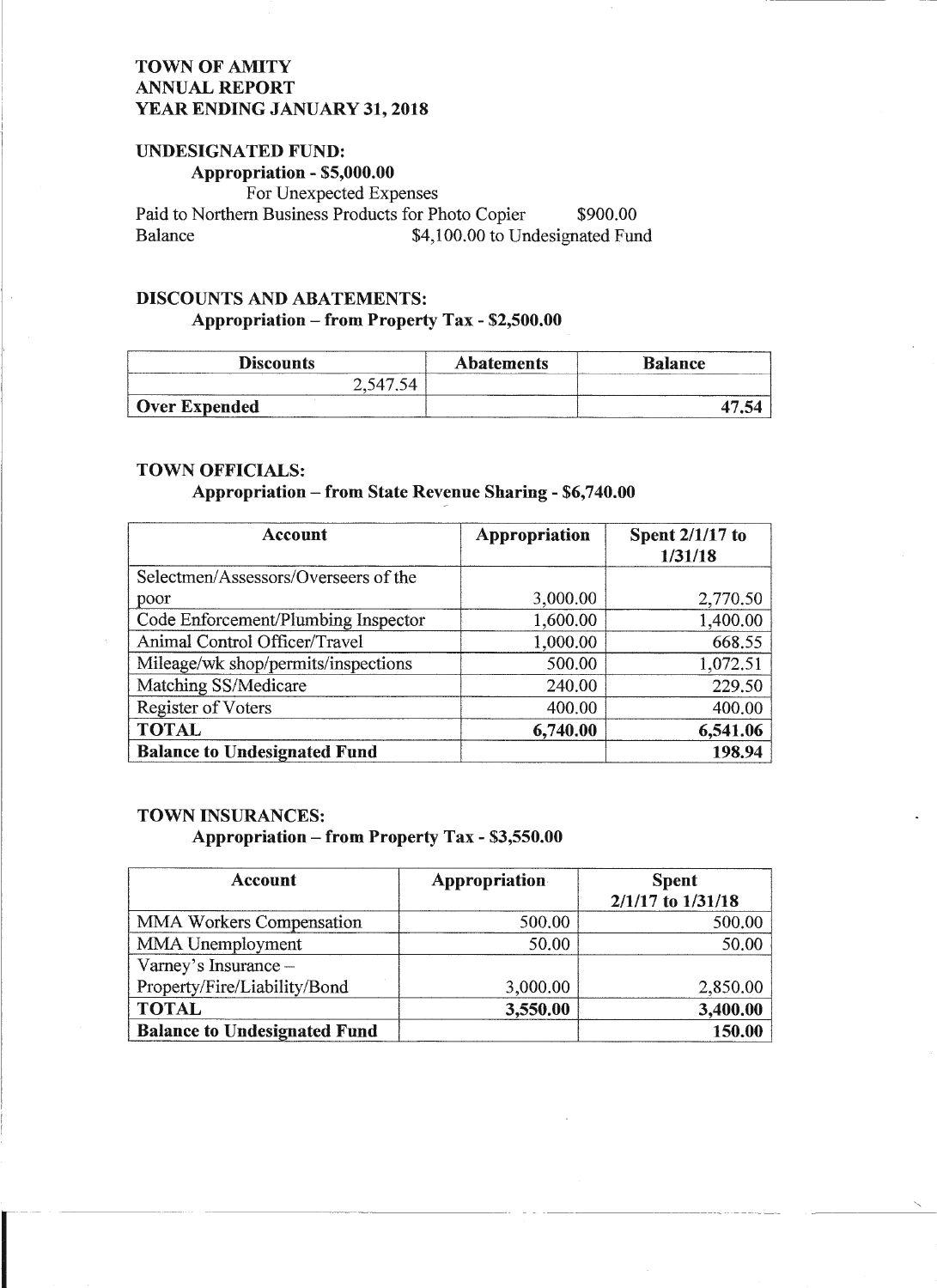-- --- ------,-----

# CAPITOL OFFICE for future repairs:

| Appropriation  | \$100.00 |            |
|----------------|----------|------------|
| Encumbered     |          | \$100.00   |
| <b>Balance</b> |          | \$1,878.99 |

Owed to General Fund for repairs done in 2016/17 Will leave a balance of \$1,783.90

\$95.09

# GENERAL GOVERNMENT:

Appropriation – from Excise Tax - \$33,184.83

| <b>Account</b>                     | Appropriation | Spent 2/1/17 to 1/31/18 |
|------------------------------------|---------------|-------------------------|
| Audit - Peter Davis, CPA           | 4,500.00      | 0.00                    |
| <b>Internet/Phone Pioneer</b>      |               |                         |
| Wireless                           | 1,200.00      | 1,184.94                |
| Electricity - Eastern Maine        |               |                         |
| Electric                           | 400.00        | 280.19                  |
| Fuel Oil - Gillis Fuel             | 1,200.00      | 901.49                  |
| Register of Deeds/copies/          | 500.00        | 96.00                   |
| Office Supplies/photo copier       | 2,000.00      | 3,154.47                |
| Liens/Discharges                   | 1,800.00      | 1,798.05                |
| Trio/Harris Computer               | 2,017.00      | 2,383.55                |
| <b>Elections/Town Meetings</b>     | 800.00        | 1,052.00                |
| Postage                            | 600.00        | 482.13                  |
| <b>MMA</b> Dues                    | 1,266.00      | 1,266.00                |
| <b>Town Manager Wages</b>          | 14,586.00     | 12,515.60               |
| Workshops/Education/Mileage        | 200.00        | 132.00                  |
| Notary Fees - Patricia Miller      | 200.00        | 166.60                  |
| Social Security/Medicare           |               |                         |
| Match                              | 1,115.83      | 1,115.83                |
| Health Nurse Stipend               | 200.00        | 0.00                    |
| Trash Removal/J. Faulkner          | 100.00        | 65.00                   |
| Advertising                        | 500.00        | 0.00                    |
| <b>TOTAL</b>                       | 33,184.83     | 26,593.85               |
| <b>Transferred to Undesignated</b> |               |                         |
| Fund for photo copier              |               | (900.00)                |
| <b>Total Spent</b>                 |               | 25,693.85               |
| <b>Balance to Undes. Fund</b>      |               | 7,490.98                |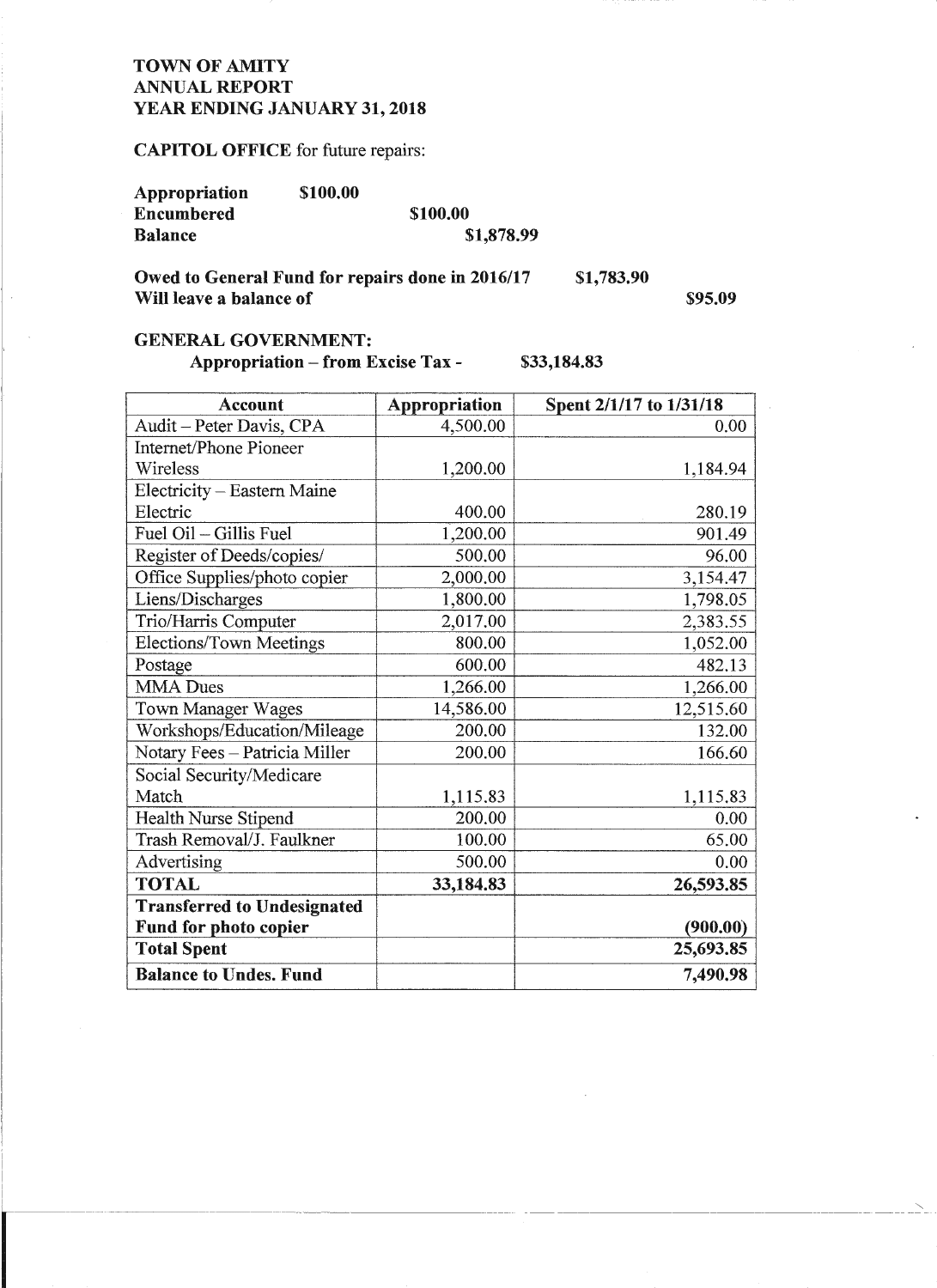# TOWN ROAD MAINTENANCE: Appropriation- from Property Tax - \$11,500.00

| Account                       | Appropriation      | Spent 2/1/17 to 1/31/18 |
|-------------------------------|--------------------|-------------------------|
| Grading                       | 4,300.00           |                         |
| Nickerson Construction, Inc.  |                    | 1,710.00                |
| <b>Road Repair</b>            | 3,500.00           |                         |
| Steelstone                    | Hot top/cold patch | 2,511.49                |
| Kia Libby                     | Brush cutting      | 700.00                  |
| G. Williams                   | Labor              | 266.00                  |
| White Sign                    | Signs              | 237.94                  |
| J. P. Ledger                  | Patching           | 142.00                  |
| <b>Roadside mowing</b>        | 1,200.00           |                         |
| B & R. Bartlett               |                    | 750.00                  |
| <b>Beaver Control</b>         | 1,000.00           |                         |
| G. London                     |                    | 200.00                  |
| <b>Sweeping</b>               | 1,500.00           |                         |
|                               |                    | 0.00                    |
| <b>TOTAL</b>                  | 11,500.00          | 6,517.43                |
| <b>Balance to Undes. Fund</b> |                    | 4,982.57                |

# CAPITAL ROAD REPAIR

#### From Capital Road Fund Owed to General Govt.

| Paid To              | For                     | Amount   |
|----------------------|-------------------------|----------|
| Treeline, Inc.       | Culverts                | 2,837.42 |
| J. P. Ledger         | Labor/Equipment         | 1,048.00 |
| G. Williams          | Labor                   | 616.00   |
| B & R Bartlett, Inc. | <b>Equipment Rental</b> | 3,280.00 |
| GCL, Inc.            | Trucking/labor          | 1,614.00 |
| Ron Ledger, Inc.     | Equipment/labor         | 325.00   |
| <b>Total</b>         | Due Gen. Gov't          | 9,720.42 |

# CERTIFED ASSESSOR

Appropriation – from State Revenue \$3,500.00

Paid:

Shirley Bartlett \$3,500.00

Balance -0-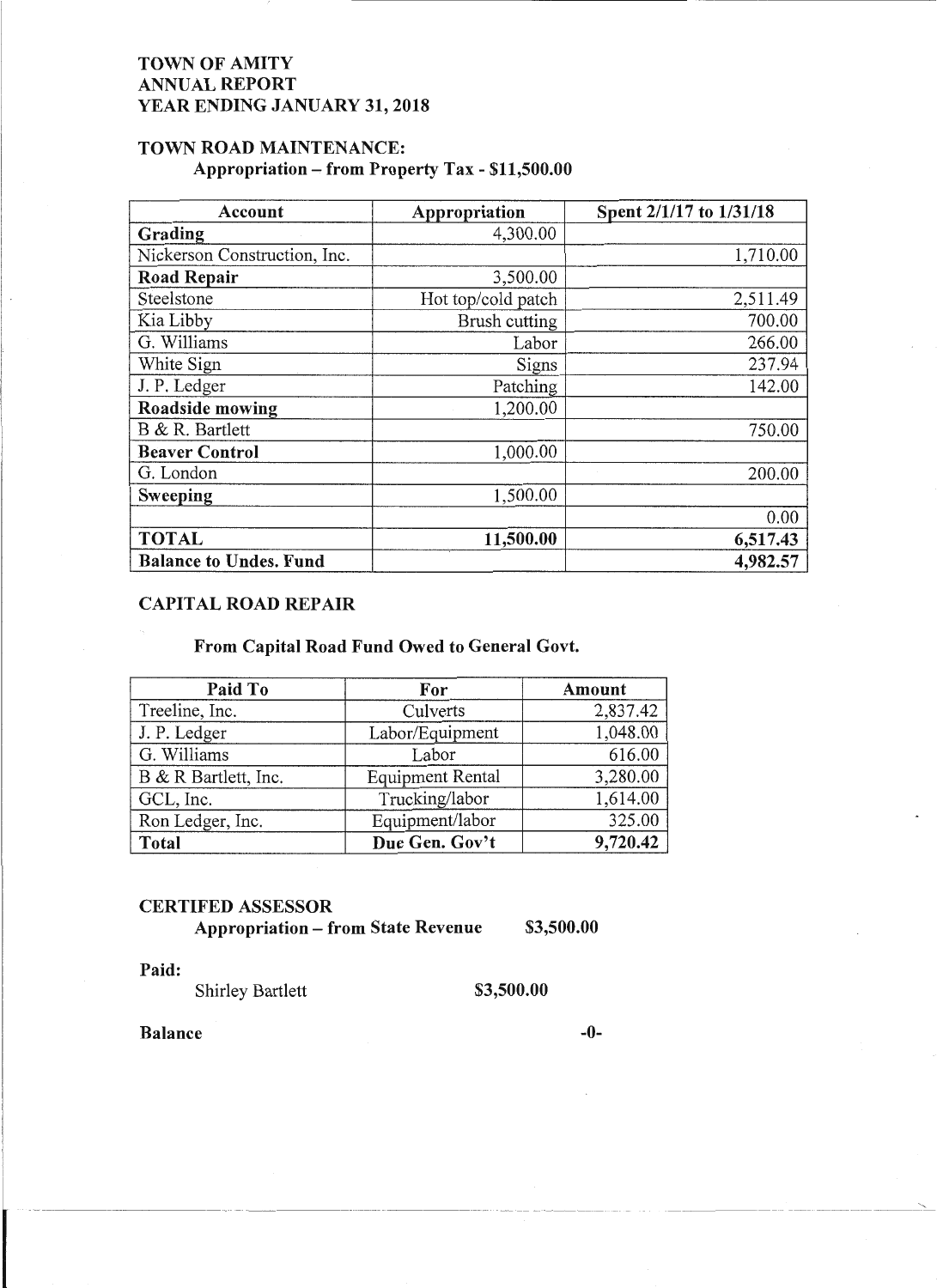# SNOW REMOVAL:

# Appropriation - from Property Tax - \$70,998.00

| Paid to                         | Appropriation               | <b>Spent</b><br>2/1/17 to 1/31/18 |  |
|---------------------------------|-----------------------------|-----------------------------------|--|
| Snow Removal (plowing)          | 42,998.00                   |                                   |  |
| <b>Stockpile/Sand Screening</b> | 7,000.00                    |                                   |  |
| Road Salt                       | 8,000.00                    |                                   |  |
| Sand Shed Payment               | 8,000.00                    |                                   |  |
| Misc. Exp - Light Pole          | 5,000.00                    |                                   |  |
| <b>TOTAL</b>                    | 70,998.00                   |                                   |  |
| Paid:                           |                             |                                   |  |
| Katahdin Trust                  | Sand Shed Payment           | 17,139.12                         |  |
| CES. Inc.                       | Engineer for Salt/Sand Shed | 950.00                            |  |
| G. Williams                     | Repairs Sand Shed           | 168.00                            |  |
| <b>B</b> & R Bartlett           | <b>Equipment Rental</b>     | 960.00                            |  |
| GCL/J.P. Ledger                 | Snow removal at Sand Shed   | 980.00                            |  |
| GCL Trucking, Inc.              | Road Plowing                | 42,998.00                         |  |
| Smallwood, Inc.                 | Screening/stockpile sand    | 6,325.00                          |  |
| Road Salt-Kingsco               | Salt                        | 7,515.45                          |  |
| EME                             | Electric                    | 353.53                            |  |
| Misc.                           | Supplies                    | 126.56                            |  |
| <b>TOTAL</b>                    |                             | 77,515.66                         |  |
| <b>Over Expended</b>            |                             | 6,517.66                          |  |

### NORTHERN KATAHDIN VALLEY WASTE DISPOSAL DISTRICT:

# Appropriation - from Revenue - \$6,186.00

| <b>Account</b>      | Appropriation | <b>Spent</b><br>2/1/17 to 1/31/18 |
|---------------------|---------------|-----------------------------------|
| <b>NKVWDD</b>       | 5,636.00      |                                   |
| Mileage             | 550.00        |                                   |
| <b>TOTAL</b>        | 6,186.00      |                                   |
| Paid:               |               |                                   |
| <b>NKVWDD</b>       |               | 5,635.84                          |
| J P. Ledger Mileage |               | 550.00                            |
| <b>TOTAL</b>        |               | 6,185.84                          |

-...\_ --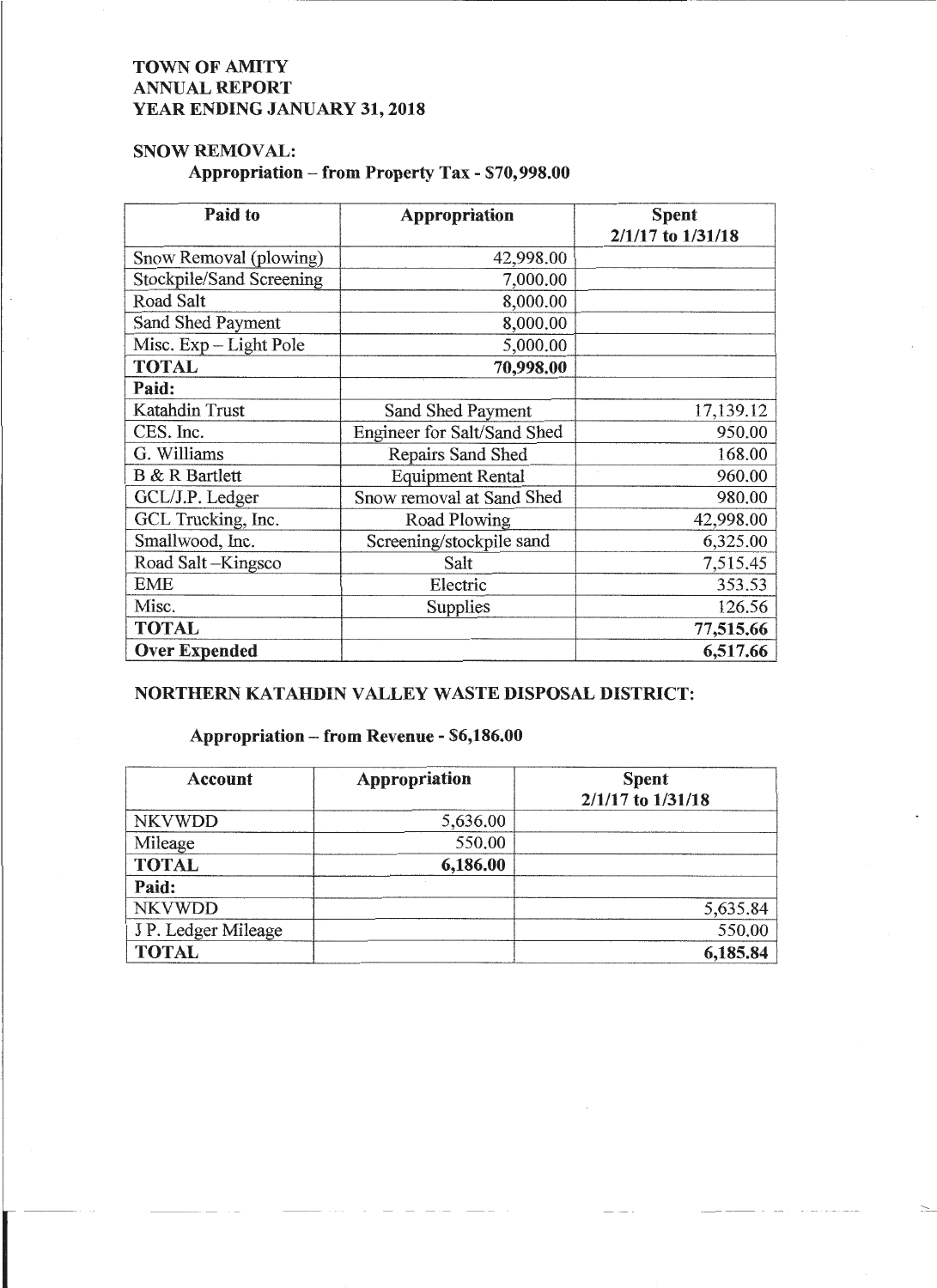# AMBULANCE SERVICE:

# \$3,005.00

| <b>Account</b>  | Appropriation | Spent 2/1/17 to 1/31/18 |
|-----------------|---------------|-------------------------|
| Town of Houlton | 3,005.00      |                         |
| <b>TOTAL</b>    | 3,005.00      |                         |
| Paid:           |               |                         |
| Town of Houlton |               | 3,005.00                |
| <b>Balance</b>  |               |                         |

#### FIRE PROTECTION:

# Appropriation - from Property Tax- \$ 13,956.00

| Account         | Appropriation | Spent 2/1/17 to 1/31/18 |
|-----------------|---------------|-------------------------|
| Town of Houlton | 13,956.00     |                         |
| <b>TOTAL</b>    | 13,956.00     |                         |
| Paid:           |               |                         |
| Town of Houlton |               | 13,956.00               |
| <b>BALANCE</b>  |               |                         |

#### SEPTIC:

## Appropriation- from Property Tax - \$190.40

| <b>Account</b> | Appropriation | Spent 2/1/17 to 1/31/18 |
|----------------|---------------|-------------------------|
| Houlton Septic |               |                         |
| <b>System</b>  | 190.40        |                         |
| <b>TOTAL</b>   | 190.40        |                         |
| Paid:          |               |                         |
| Houlton Septic |               |                         |
| <b>System</b>  |               | 190.40                  |
| <b>BALANCE</b> |               | 0.00                    |

#### GENERAL ASSISTANCE:

# Appropriation- from Undesignated Fund - \$2,000.00

| <b>Account</b>                      | Appropriation | Spent 2/1/17 to 1/31/18 |
|-------------------------------------|---------------|-------------------------|
| General Assistance                  | 2,000.00      |                         |
| <b>TOTAL</b>                        | 2,000.00      |                         |
| Paid:                               |               |                         |
| <b>EME</b>                          |               | 153.00                  |
| County Yankee                       |               | 195.82                  |
| <b>TOTAL</b>                        |               | 348.82                  |
| <b>Balance to Undesignated Fund</b> |               | 1,65118                 |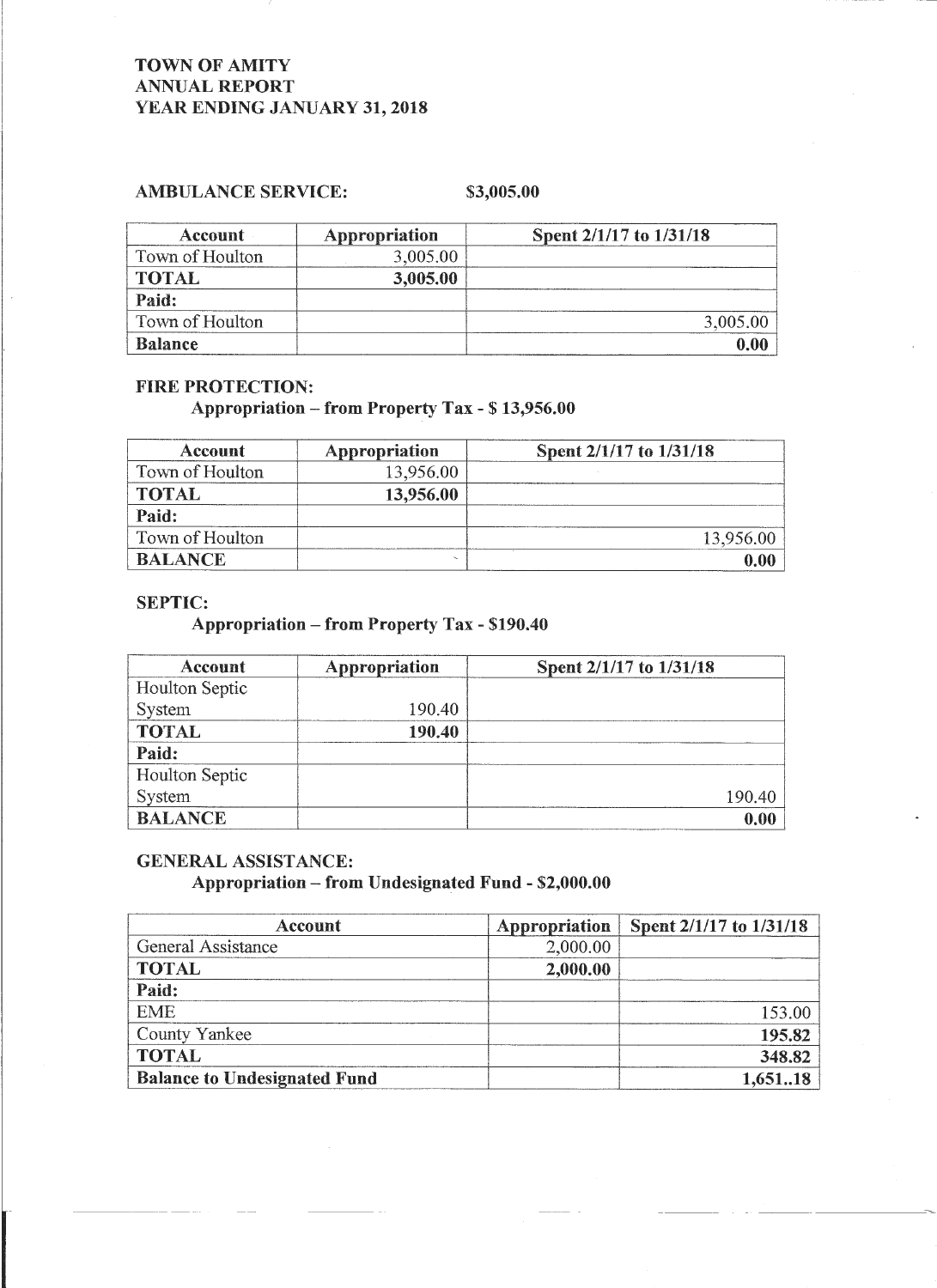# EDUCATION:

Appropriation from Property Tax - \$153,440.00

| SAD #70 - $2/1/17$ to $1/31/18$         | \$153,081.88 |
|-----------------------------------------|--------------|
|                                         | \$318.12     |
| <b>Appropriation from Property Tax:</b> | 17,834.00    |
| \$17,834.00                             | -0-          |
|                                         |              |

## TOWN CEMETERIES AND PUBLIC LANDS:

# Appropriation - from Undesignated Funds - \$5,482.50

| Account                 | Appropriation | Spent 2/1/17 to 1/31/18 |
|-------------------------|---------------|-------------------------|
| Wages                   | 5,000.00      |                         |
| SS/Medicare             | 382.50        |                         |
| Flags                   | 100.00        |                         |
| <b>TOTAL</b>            | 5,482.50      |                         |
| Paid:                   |               |                         |
| Josh Ledger - wages     |               | 5,000.00                |
| SS/Medicare             |               | 382.50                  |
| American Legion - Flags |               | 100.00                  |
| <b>TOTAL</b>            |               | 5,482.50                |
| <b>Balance</b>          |               | $-0-$                   |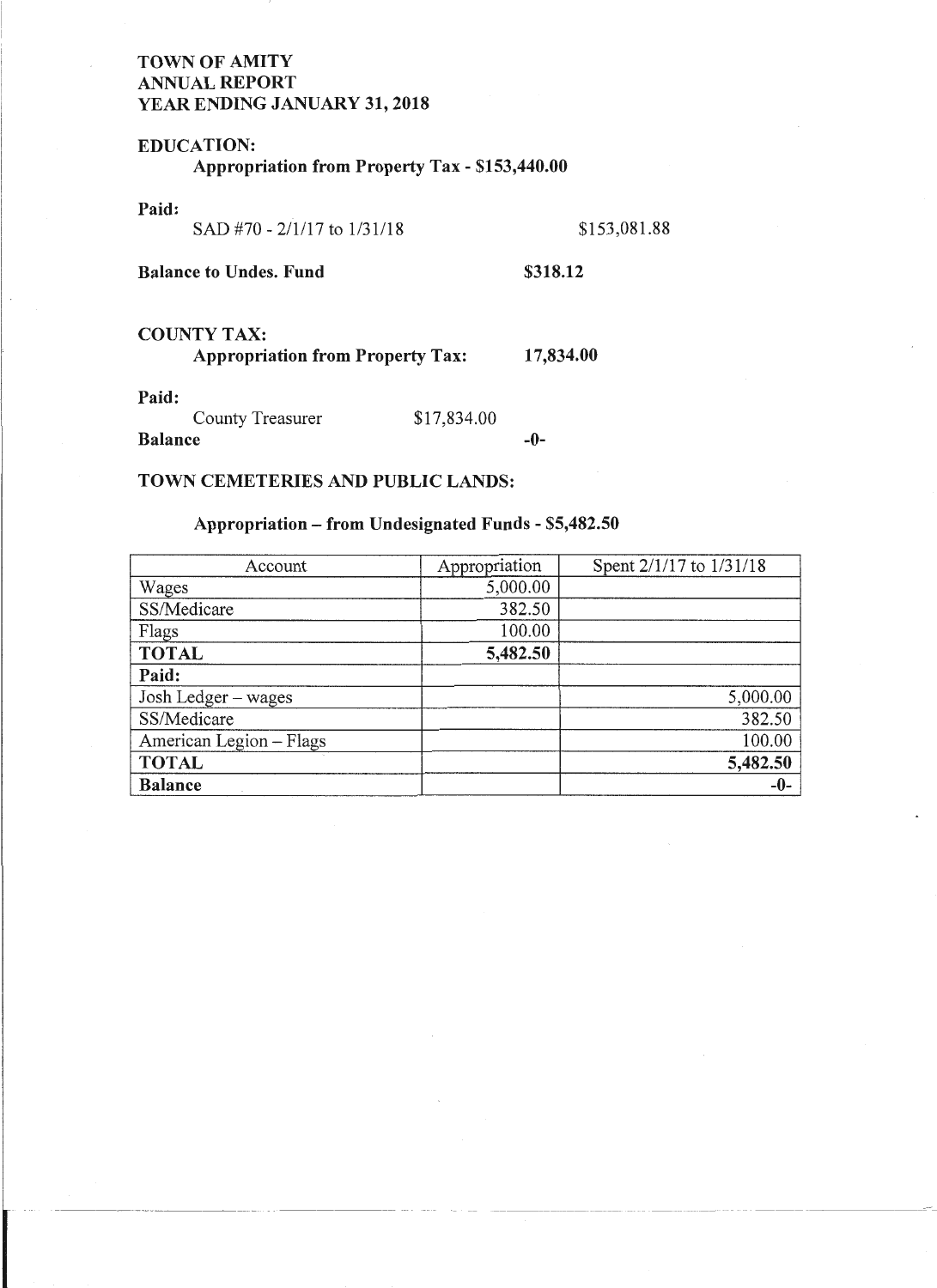# **ORGANIZATIONS:**

# **Appropriation from Revenue** - **\$3,601.60**

| Account                  | Appropriation | Paid     |
|--------------------------|---------------|----------|
| American Red Cross       | 325.00        | 100.00   |
| Hodgdon Rec              | 100.00        | 100.00   |
| <b>SASW</b>              | 200.00        | 200.00   |
| <b>Healthy Families</b>  | 200.00        | 200.00   |
| Cary Library             | 746.00        | 746.00   |
| Hope & Justice           |               |          |
| Project                  | 100.00        | 100.00   |
| <b>ACAP</b>              | 47.60         | 47.60    |
| Houlton Humane           |               |          |
| Society                  | 500.00        | 500.00   |
| <b>AAAA</b>              | 88.00         | 88.00    |
| A. E. Howell             |               |          |
| Conservation             | 300.00        | 300.00   |
| Life Flight              | 238.00        | 238.00   |
| <b>MPBN TV</b>           | 100.00        | 100.00   |
| Dollars for Scholars     | 100.00        | 100.00   |
| Community Health         | 50.00         | 50.00    |
| Homeless Shelter         | 357.00        | 238.00   |
| Project Graduation       | 50.00         | 50.00    |
| Northern ME Vet.         |               |          |
| Cemetery                 | 100.00        | 100.00   |
| <b>TOTAL</b>             | 3,601.60      | 3,257.60 |
| <b>Balance to</b>        |               |          |
| <b>Undesignated Fund</b> |               | 344.00   |

# **EXCISE TAX ACCOUNT**

| Collected from Motor Vehicle      | 42,262.19 |
|-----------------------------------|-----------|
| Collected from Boats              | 128.00    |
| Transferred to General Government | 33,184.83 |
| Balance to Undesignated Fund      | 9,205.36  |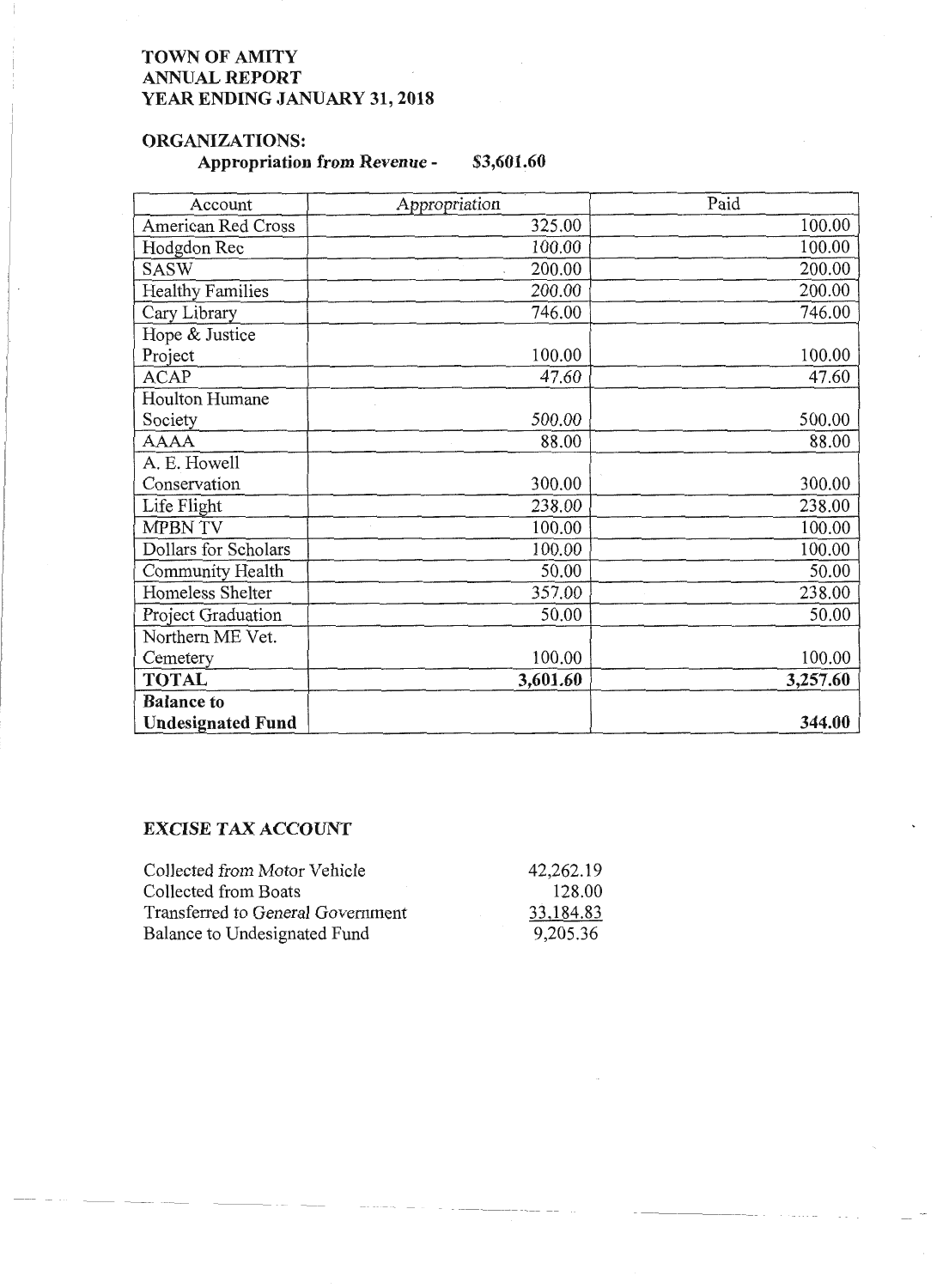--- -

**11:49 AM** Tax Year: 2013-1 **Page 1**  As of: 01/31/2018

| <b>Acct</b>                                           | <b>Name ----</b>             | Year                        | Original<br>Tax | Payment /<br><b>Adjustments</b> |         | Amount<br><b>Due</b> |
|-------------------------------------------------------|------------------------------|-----------------------------|-----------------|---------------------------------|---------|----------------------|
|                                                       |                              | <b>No Non Lien Accounts</b> | 0.00            | 0.00                            |         | 0.00                 |
|                                                       |                              | <b>Payment Summary</b>      |                 |                                 |         |                      |
| Type                                                  |                              | Principal                   | Interest        | Costs                           | Total   |                      |
| Total                                                 |                              | 0.00                        | 0.00            | 0.00                            | 0.00    |                      |
|                                                       | <b>Non Lien Summary</b>      |                             |                 |                                 |         |                      |
| Total                                                 | 0.00                         |                             |                 |                                 |         |                      |
| 211L                                                  | LYCETTE, RONALD              | 2013                        | 958.68          | 887.90                          |         | 70.78                |
|                                                       |                              |                             |                 |                                 |         |                      |
|                                                       |                              | <b>Total for 1 Account:</b> | 958.68          | 887.90                          |         |                      |
|                                                       |                              | <b>Payment Summary</b>      |                 |                                 |         |                      |
|                                                       |                              | Principal                   | <b>Interest</b> | Costs                           | Total   |                      |
|                                                       |                              | 0.00                        | 0.00            | $-3.00$                         | $-3.00$ |                      |
|                                                       |                              | 781.99                      | 41.93           | 66.98                           | 890,90  |                      |
| <b>Type</b><br>L - Lien Costs<br>P - Payment<br>Total |                              | 781.99                      | 41.93           | 63.98                           | 887.90  | 70.78                |
|                                                       |                              |                             |                 |                                 |         |                      |
|                                                       | <b>Lien Summary</b><br>70.78 |                             |                 |                                 |         |                      |
| $2013 - 1$<br>Total                                   | 70.78                        |                             |                 |                                 |         |                      |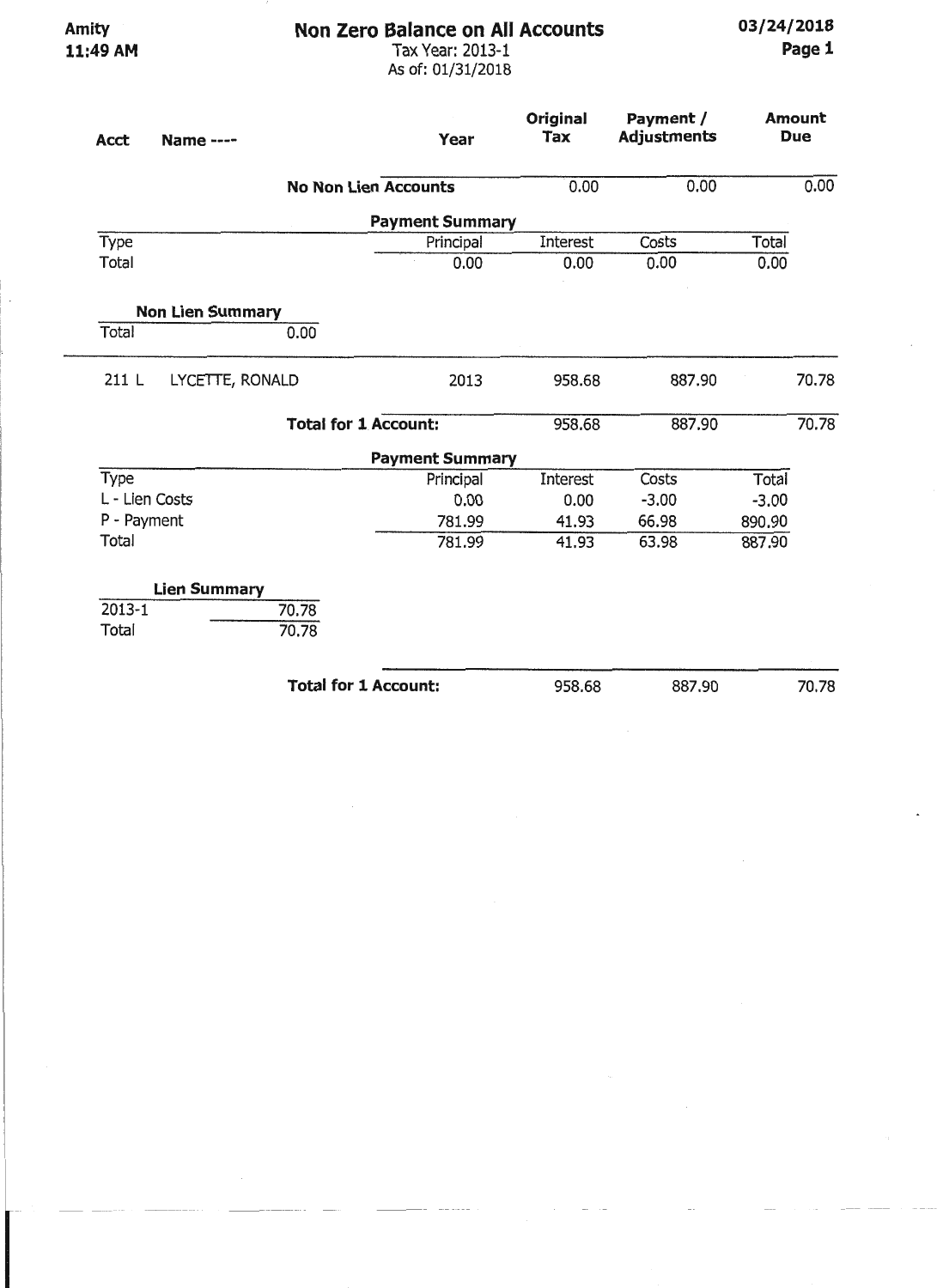**ll:SOAM** Tax Year: 2014-1 **Page 1**  As of: 01/31/2018

| <b>Acct</b>    | <b>Name ----</b>             | <b>Year</b>            | Original<br><b>Tax</b> | Payment /<br><b>Adjustments</b> | <b>Amount</b><br><b>Due</b> |
|----------------|------------------------------|------------------------|------------------------|---------------------------------|-----------------------------|
|                | <b>No Non Lien Accounts</b>  |                        | 0.00                   | 0.00                            | 0.00                        |
|                |                              | <b>Payment Summary</b> |                        |                                 |                             |
| Type           |                              | Principal              | Interest               | Costs                           | Total                       |
| Total          |                              | 0.00                   | 0.00                   | 0.00                            | 0.00                        |
|                | <b>Non Lien Summary</b>      |                        |                        |                                 |                             |
| <b>Total</b>   | 0.00                         |                        |                        |                                 |                             |
| 221 L          | DODD, TIMOTHY A.             | 2014                   | 153.53                 | 96.86                           | 56.67                       |
| 210 L          | LYCETTE, DEVISEES OF PHILIP  | 2014                   | 2,073.59               | $-3.00$                         | 2,076.59                    |
| 211 L          | LYCETTE, RONALD              | 2014                   | 984,79                 | $-3.00$                         | 987.79                      |
| 212 L          | LYCETTE, RONALD L.           | 2014                   | 356.62                 | $-3.00$                         | 359.62                      |
| 213 L          | LYCETTE, RONALD L.           | 2014                   | 421.68                 | $-3.00$                         | 424.68                      |
|                | <b>Total for 5 Accounts:</b> |                        | 3,990.21               | 84.86                           | 3,905.35                    |
|                |                              | <b>Payment Summary</b> |                        |                                 |                             |
| Type           |                              | Principal              | Interest               | Costs                           | ' Total                     |
| L - Lien Costs |                              | 0.00                   | 0.00                   | $-15.00$                        | $-15.00$                    |
| P - Payment    |                              | 28.23                  | 4.15                   | 67.48                           | 99.86                       |
| Total          |                              | 28.23                  | 4.15                   | 52.48                           | 84.86                       |
|                | <b>Lien Summary</b>          |                        |                        |                                 |                             |
| $2014 - 1$     | 3,905.35                     |                        |                        |                                 |                             |
| Total          | 3,905.35                     |                        |                        |                                 |                             |
|                | <b>Total for 5 Accounts:</b> |                        | 3,990.21               | 84.86                           | 3,905.35                    |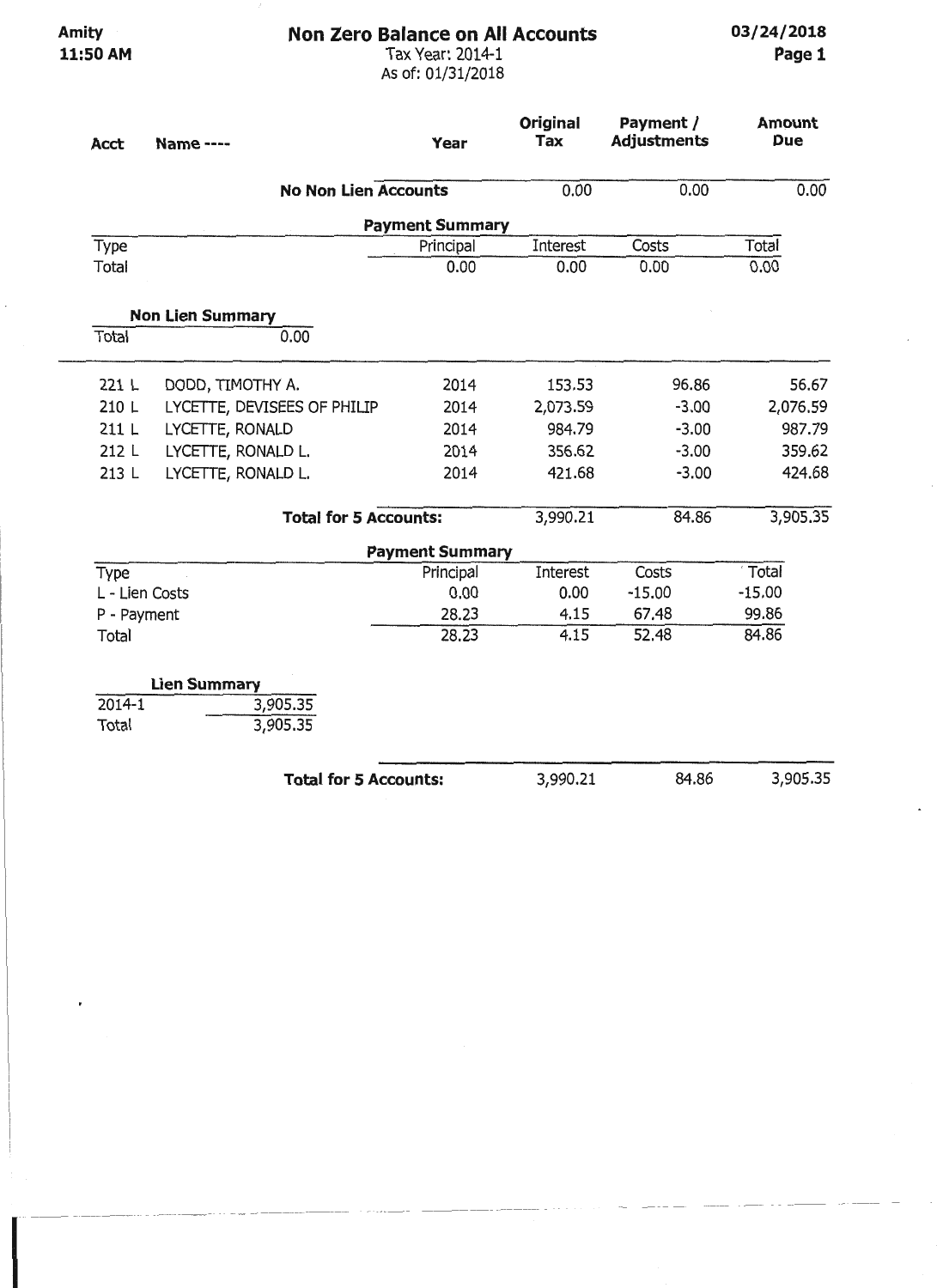**11:50 AM** Tax Year: 2015-1 **Page 1** 

As of: 01/31/2018

| Acct        | <b>Name ----</b>                         | <b>Year</b>            | Original<br>Tax | Payment /<br><b>Adjustments</b> | Amount<br><b>Due</b> |
|-------------|------------------------------------------|------------------------|-----------------|---------------------------------|----------------------|
|             | <b>No Non Lien Accounts</b>              |                        | 0.00            | 0.00                            | 0.00                 |
|             |                                          | <b>Payment Summary</b> |                 |                                 |                      |
| Type        |                                          | Principal              | Interest        | Costs                           | Total                |
| Total       |                                          | 0.00                   | 0.00            | 0.00                            | 0.00                 |
|             | <b>Non Lien Summary</b>                  |                        |                 |                                 |                      |
| Total       | 0.00                                     |                        |                 |                                 |                      |
| 66 L        | CONNOR, HELEN                            | 2015                   | 129.87          | 0.00                            | 129.87               |
| 221 L       | DODD, TIMOTHY A.                         | 2015                   | 163.85          | 0.00                            | 163.85               |
| 107 L       | FARRAR, ALICE ET AL                      | 2015                   | 232.79          | 0.00                            | 232.79               |
| 166 L       | HIGGINS, GARY                            | 2015                   | 469.80          | 0.00                            | 469.80               |
| 94 L        | HUMMELL, ROBERT J. JR.                   | 2015                   | 878.96          | 0.00                            | 878.96               |
| 337 L       | JONES, DANIEL                            | 2015                   | 420.92          | 191.50                          | 229.42               |
| 194 L       | LEBEL, SYLVAN P. & DORIS                 | 2015                   | 469.99          | 0,00                            | 469.99               |
| 210 L       | LYCETTE, DEVISEES OF PHILIP              | 2015                   | 2,228.36        | 0.00                            | 2,228.36             |
| 211 L       | LYCETTE, RONALD                          | 2015                   | 1,055.01        | 0.00                            | 1,055.01             |
| 212 L       | LYCETTE, RONALD L.                       | 2015                   | 378.07          | 0.00                            | 378.07               |
| 213 L       | LYCETTE, RONALD L.                       | 2015                   | 448.18          | 0.00                            | 448.18               |
| 262 L       | PARKE, THOM                              | 2015                   | 613.92          | 176.81                          | 437.11               |
| 300 L       | RILEY, RICHARD                           | 2015                   | 728.82          | 0.00                            | 728.82               |
| 296 L       | SIEPMAN, WILLIAM                         | 2015                   | 608.07          | 0.00                            | 608.07               |
| 299 L       | SIMPSON, EARLE, ESTATE OF                | 2015                   | 81.15           | 0.00                            | 81.15                |
| 294 L       | STAWICKI, THEODORE III, & SHAW,<br>DAVID | 2015                   | 272.91          | 0.00                            | 272.91               |
| 392 L       | Thomas, Thomas Allen II                  | 2015                   | 280.70          | 0.00                            | 280.70               |
| 332 L       | WEBBER, ELI P.                           | 2015                   | 1,335.44        | 0.00                            | 1,335.44             |
|             | <b>Total for 18 Accounts:</b>            |                        | 10,796.81       | 368.31                          | 10,428.50            |
|             |                                          | <b>Payment Summary</b> |                 |                                 |                      |
| Type        |                                          | Principal              | Interest        | Costs                           | Total                |
| P - Payment |                                          | 143.90                 | 91.45           | 132.96                          | 368.31               |
| Total       |                                          | 143,90                 | 91.45           | 132.96                          | 368.31               |
|             | <b>Lien Summary</b>                      |                        |                 |                                 |                      |
| 2015-1      | 10,428.50                                |                        |                 |                                 |                      |
| Total       | 10,428.50                                |                        |                 |                                 |                      |
|             | <b>Total for 18 Accounts:</b>            |                        | 10,796.81       | 368.31                          | 10,428.50            |

----- ----------------------------------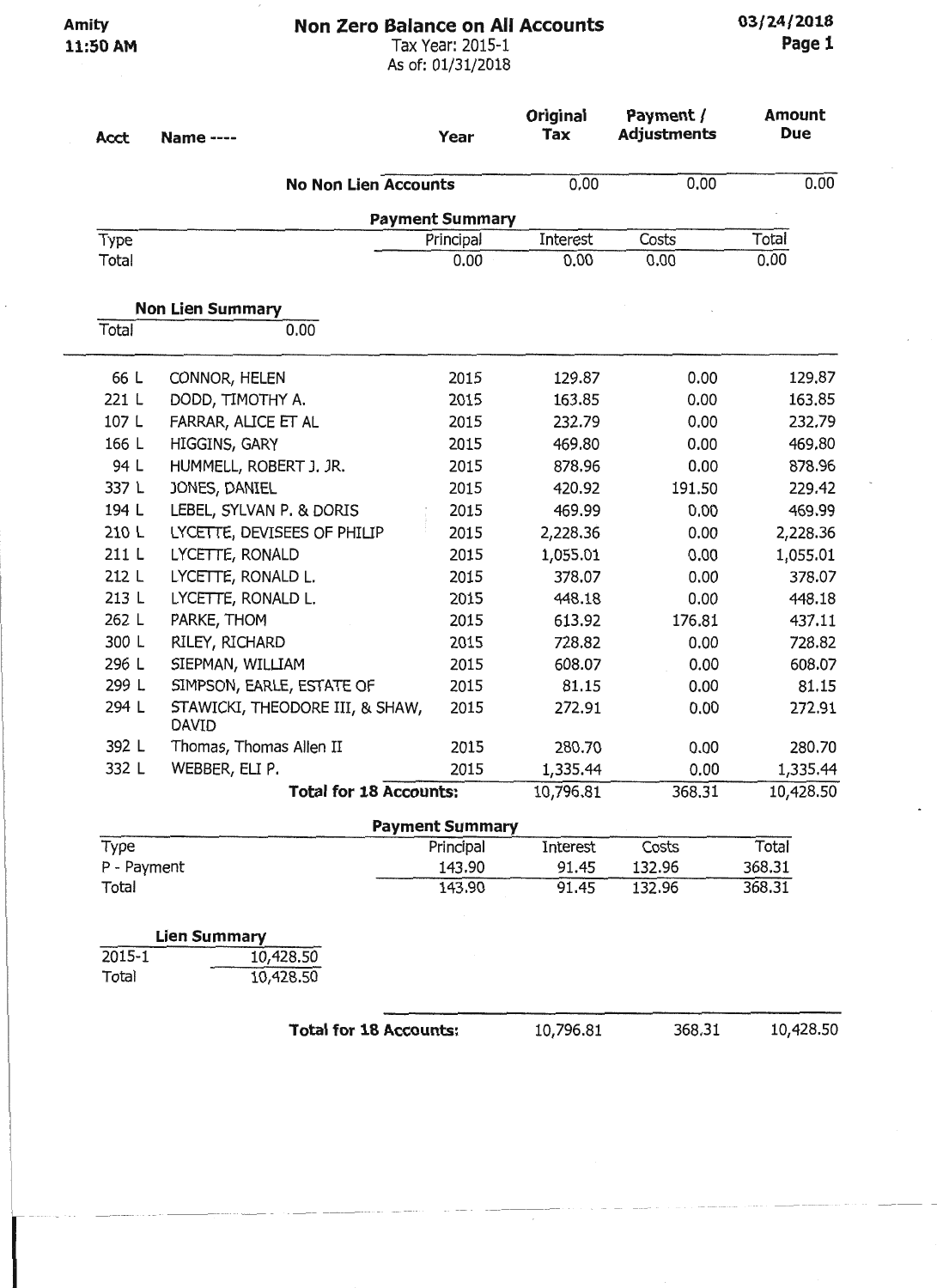#### **11:51AM** Tax Year: 2016-1 **Pagel**  As of: 01/31/2018

|             |                                                   |                        | <b>Original</b>  | Payment /          | <b>Amount</b>   |
|-------------|---------------------------------------------------|------------------------|------------------|--------------------|-----------------|
| <b>Acct</b> | Name ----                                         | Year                   | Tax              | <b>Adjustments</b> | <b>Due</b>      |
| 70          | R COSTELLO, JOHN JR., PAUL, JAMES<br><b>ETALS</b> | 2016                   | 217.80           | 360.00             | $-142.20$       |
|             | <b>Total for 1 Account:</b>                       |                        | 217.80           | 360.00             | $-142.20$       |
|             |                                                   | <b>Payment Summary</b> |                  |                    |                 |
| Type        |                                                   | Principal              | Interest         | Costs              | Total           |
|             | Y - Prepayment                                    | 360.00                 | 0.00             | 0.00               | 360.00          |
| Total       |                                                   | 360.00                 | 0.00             | 0.00               | 360.00          |
|             | <b>Non Lien Summary</b>                           |                        |                  |                    |                 |
| 2016-1      | $-142.20$                                         |                        |                  |                    |                 |
| Total       | $-142.20$                                         |                        |                  |                    |                 |
| 401 L       | Ariza, Joseph                                     | 2016                   | 2,032.08         | 0.00               | 2,032.08        |
| 338 L       | BITHER, FRIEDA                                    | 2016                   | 319.21           | 0.00               | 319.21          |
| 66 L        | CONNOR, HELEN                                     | 2016                   | 129.25           | 0.00               | 129.25          |
| 67 L        | COOK, JUSTIN LEE                                  | 2016                   | 420.77           | 0.00               | 420.77          |
| 87 L        | DEHAHN, ROBERT                                    | 2016                   | 343.33           | 0.00               | 343.33          |
| 221 L       | DODD, TIMOTHY A.                                  | 2016                   | 161.16           | 0.00               | 161.16          |
| 107 L       | FARRAR, ALICE ET AL                               | 2016                   | 228.41           | 0.00               | 228.41          |
| 112 L       | FARRAR, ERVIN                                     | 2016                   | 265.64           | 186.27             | 79.37           |
| 122 L       | FITZPATRICK, DAVID A.                             | 2016                   | 151.47           | 0.00               | 151.47          |
| 123 L       | HARMON, CHARLES E.                                | 2016                   | 394.43           | 0.00               | 394.43          |
| 381 L       | HENDRICKS, WILLIAM JR.                            | 2016                   | 426.53           | 0.00               | 426.53          |
| 166 L       | HIGGINS, GARY                                     | 2016                   | 459.59           | 0.00               | 459.59          |
| 94 L        | HUMMELL, ROBERT J. JR.                            | 2016                   | 858.69           | 0.00               | 858.69          |
| 337 L       | JONES, DANIEL                                     | 2016                   | 411.91           | 0.00               | 411.91          |
| 180 L       | JONES, DANIEL W.                                  | 2016                   | 496.63           | 0.00               | 496.63          |
| 263 L       | KNIGHT, NANCY E. PARKS                            | 2016                   | 234.86           | 105.36             | 129.50          |
| 355 L       | LEBEL, JANICE                                     | 2016                   | 808.73           | 399.06             | 409.67          |
| 194 L       | LEBEL, SYLVAN P. & DORIS                          | 2016                   | 459.78           | 0.00               | 459.78          |
| 259 L       | LUNDY, KEVIN A. & MARCIA J.                       | 2016                   | 328.50           | 0.00               | 328.50          |
| 210 L       | LYCETTE, DEVISEES OF PHILIP                       | 2016                   | 2,174.93         | 0.00               | 2,174.93        |
| 211 L       | LYCETTE, RONALD                                   | 2016                   | 935.44           | 0.00               | 935.44          |
| 212 L       | LYCETTE, RONALD L.                                | 2016                   | 370.12           | 0.00               | 370.12          |
| 213 L       | LYCETTE, RONALD L.                                | 2016                   | 438.50           | 0.00               | 438.50          |
| 243 L       | MOORE, MICHAEL & MARY                             | 2016                   | 71.42            | 0.00               | 71.42<br>600.16 |
| 262 L       | PARKE, THOM                                       | 2016                   | 600.16           | 0.00<br>0.00       | 712.23          |
| 300 L       | RILEY, RICHARD                                    | 2016                   | 712.23<br>499.48 | 0.00               | 499.48          |
| 296 L       | SIEPMAN, WILLIAM                                  | 2016<br>2016           | 900.29           | 0.00               | 900.29          |
| 299 L       | SIMPSON, EARLE, ESTATE OF                         | 2016                   | 267.54           | 0.00               | 267.54          |
| 294 L       | STAWICKI, THEODORE III, & SHAW,<br><b>DAVID</b>   |                        |                  |                    |                 |
| 392 L       | Thomas, Thomas Allen II                           | 2016                   | 275.14           | 0.00               | 275.14          |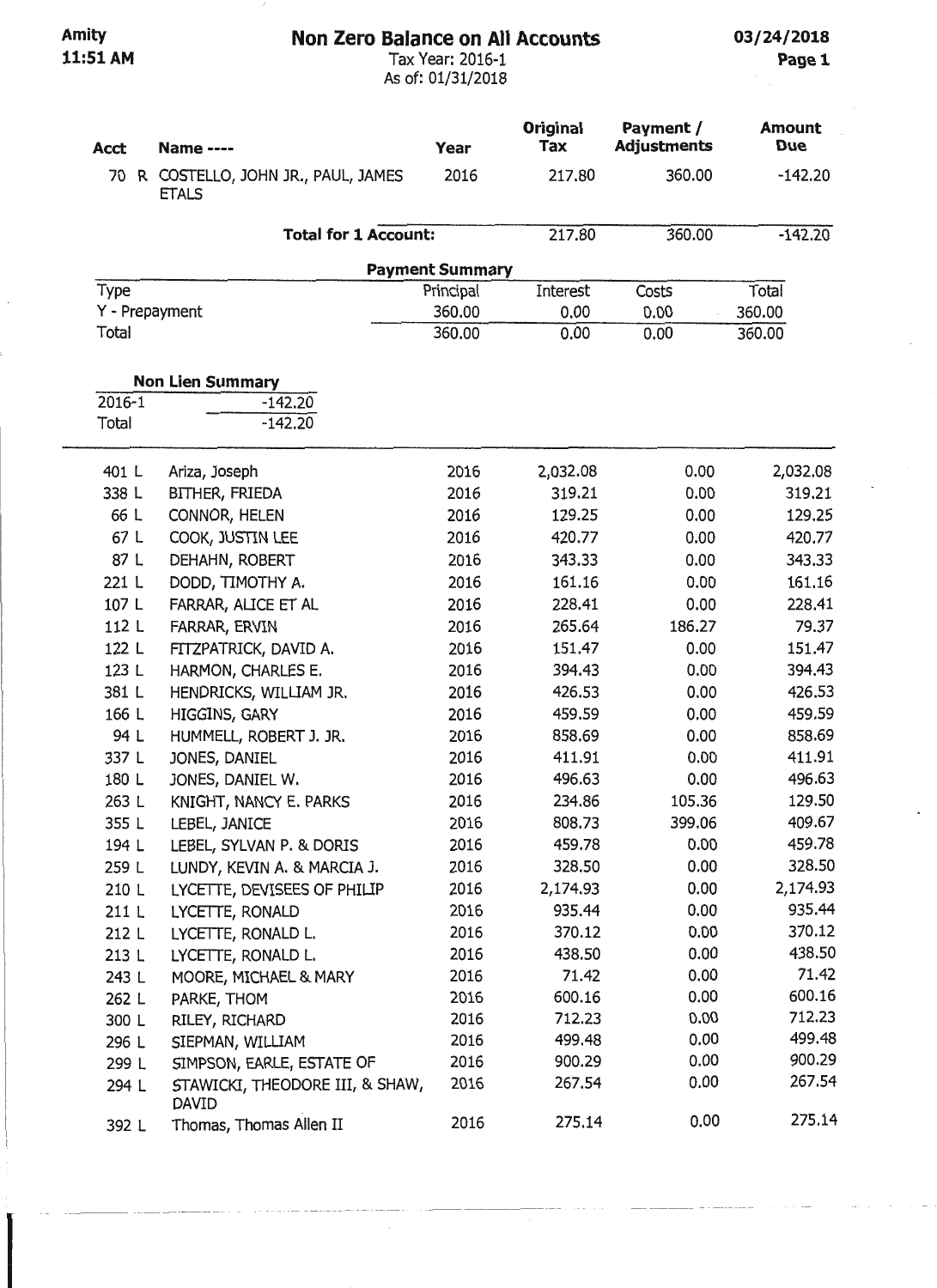# Non Zero Balance on All Accounts

Amity 11:51AM

# Tax Year: 2016-1 As of: 01/31/2018

03/24/2018 Page 2

| Acct        | Name ----           | Year                          | Original<br>Tax | Payment /<br><b>Adjustments</b> | <b>Amount</b><br><b>Due</b> |
|-------------|---------------------|-------------------------------|-----------------|---------------------------------|-----------------------------|
| 332 L       | WEBBER, ELI P.      | 2016                          | 1,147.05        | 0.00                            | 1,147.05                    |
|             |                     | <b>Total for 31 Accounts:</b> | 17,323.27       | 690.69                          | 16,632.58                   |
|             |                     | <b>Payment Summary</b>        |                 |                                 |                             |
| Type        |                     | Principal                     | Interest        | Costs                           | Total                       |
| P - Payment |                     | 434.36                        | 57.79           | 198.54                          | 690.69                      |
| Total       |                     | 434.36                        | 57.79           | 198.54                          | 690.69                      |
|             | <b>Lien Summary</b> |                               |                 |                                 |                             |
| 2016-1      | 16,632.58           |                               |                 |                                 |                             |
| Total       | 16,632.58           |                               |                 |                                 |                             |

Total for 32 Accounts: 17,541.07

1,050.69

16,490.38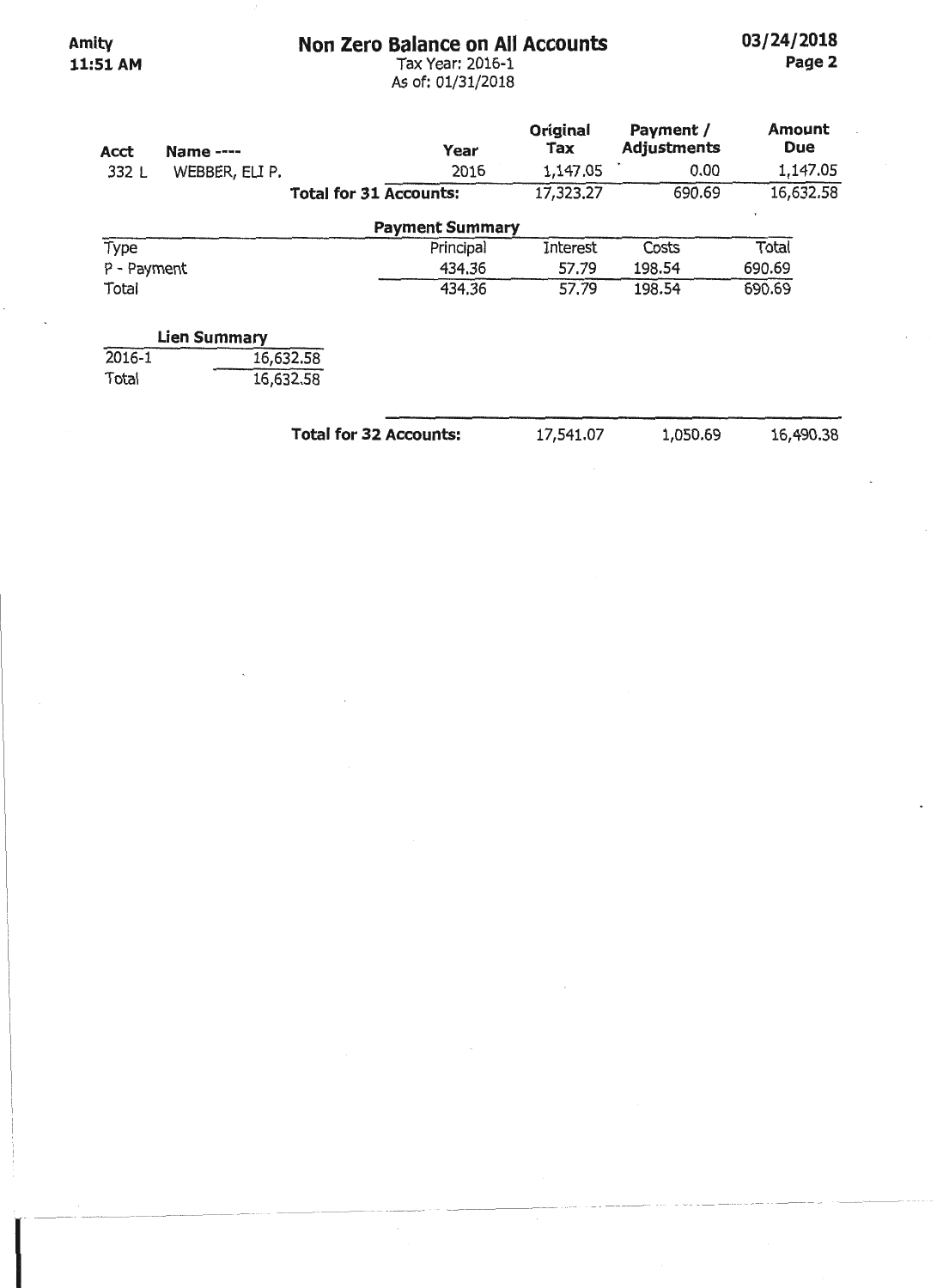## **11:52AM** Tax Year: 2017-1 **Page 1**  As of: 01/31/2018

| Acct  |              | <b>Name ----</b>                     | Year | Original<br><b>Tax</b> | Payment /<br><b>Adjustments</b> | <b>Amount</b><br><b>Due</b> |
|-------|--------------|--------------------------------------|------|------------------------|---------------------------------|-----------------------------|
| 3     |              | R ALLEN, ROBERT                      | 2017 | 64.08                  | 0.00                            | 64.08                       |
| 90    |              | $R + C$<br>&                         | 2017 | 315.18                 | 80.00                           | 235.18                      |
| 401   | R            | Ariza, Joseph                        | 2017 | 1,469.34               | 0.00                            |                             |
| 363   | R            | TC                                   | 2017 | 177.48                 |                                 | 1,469.34                    |
| 395   | R            | Barry, John J.                       | 2017 | 75.96                  | 66.57                           | 110.91                      |
| 216   |              | R BARTLETT & SONS, INC., COLIN       | 2017 |                        | 0.00                            | 75.96                       |
| 9     |              | R BARTLETT, COLIN J.                 |      | 257.76                 | 0.00                            | 257.76                      |
| 10    |              | R BARTLETT, COLIN J.                 | 2017 | 867.60                 | 0.00                            | 867.60                      |
|       |              |                                      | 2017 | 1,321.92               | 0.00                            | 1,321.92                    |
| 11    | R            | BARTLETT, COLIN J.                   | 2017 | 83.88                  | 0.00                            | 83.88                       |
| 15    | R            | BARTLETT, INC., COLIN & SONS         | 2017 | 99.36                  | 0.00                            | 99.36                       |
|       |              | 361 R BECKETT, JON T.                | 2017 | 415.44                 | 0.00                            | 415.44                      |
| 16    | $\mathsf{R}$ | BEER, DAVID P. & LESLIE              | 2017 | 314.64                 | 0.00                            | 314.64                      |
| 400   |              | R BEJCZI, LARRY J.                   | 2017 | 106.74                 | 0.00                            | 106.74                      |
| 17 R  |              | BELANGER, RENE, JR                   | 2017 | 1,006.38               | 0.00                            | 1,006.38                    |
|       |              | 338 R BITHER, FRIEDA                 | 2017 | 239.76                 | 0.00                            | 239.76                      |
| 26    |              | R BOWERS, DAVID A.                   | 2017 | 376.38                 | 0.00                            | 376.38                      |
| 364 R |              | BOYETT, FLOYD W.                     | 2017 | 219.24                 | 0.00                            | 219.24                      |
| 380   | R            | BRADY, PATRIC R.                     | 2017 | 112.86                 | 0.00                            | 112.86                      |
| 33    |              | R BROWNELL, ROBERT                   | 2017 | 916.74                 | 1,006.74                        | $-90.00$                    |
| 34 R  |              | BRUM, JOSEPH & BEVERLY A.            | 2017 | 180.18                 | 16.55                           | 163.63                      |
|       |              | 71 R BURROWS, CLAYTON & MARCIA       | 2017 | 428.40                 | 0.00                            | 428.40                      |
| 51    |              | R.7C                                 | 2017 | 918.72                 | 344.52                          | 574.20                      |
| 66    |              | R CONNOR, HELEN                      | 2017 | 158.76                 | 0.00                            | 158.76                      |
| 67    |              | R COOK, JUSTIN LEE                   | 2017 | 342.00                 | 0.00                            | 342.00                      |
| 163   | R            | CORMIER, DERIC J. & EFTIHIA          | 2017 | 222.48                 | 0.00                            | 222.48                      |
| 83    | $\mathsf{R}$ | TC                                   | 2017 | 541.62                 | 203.10                          | 338.52                      |
| 86    |              | R DEHAHN, CRYSTAL D.                 | 2017 | 137.34                 | 0.00                            | 137.34                      |
| 87    |              | R DEHAHN, ROBERT                     | 2017 | 172.62                 | 0.00                            | 172.62                      |
| 404   | $\mathsf{R}$ | Dimitrov, Ryan S.                    | 2017 | 61.20                  | 0.00                            | 61.20                       |
|       |              | 374 R DOBBERT, RICHARD E. & JENNA S. | 2017 | 44.46                  | 58.14                           | $-13.68$                    |
| 221 R |              | $T^{\circ}$ $\omega$ $\sim$          | 2017 | 90.00                  | 0.00                            | 90.00                       |
| 377   | $\mathsf{R}$ | DOUGHTY, JAMES C.                    | 2017 | 196.38                 | 146.58                          | 49.80                       |
| 72 R  |              | DOZIER, BERNARD I.                   | 2017 | 188.46                 | 0.00                            | 188.46                      |
|       |              | 98 R DUFF, DANA                      | 2017 | 99.00                  | 0.00                            | 99.00                       |
|       |              | 104 R ESTABROOK, EDWARD K.           | 2017 | 1,179.18               | 0.00                            | 1,179.18                    |
|       |              | 107 R FARRAR, ALICE ET AL            | 2017 | 153.72                 | 0.00                            | 153.72                      |
| 112 R |              | FARRAR, ERVIN                        | 2017 | 189.00                 | 0.00                            | 189.00                      |
| 110   |              | R FARRAR, GEORGE T. JR.              | 2017 | 866.88                 | 0.00                            | 866.88                      |
|       |              | 111 R FARRAR, GEORGE T. JR.          | 2017 | 360.00                 | 0.00                            | 360.00                      |
|       |              | 109 R FARRAR, GEORGE T., JR.         | 2017 | 761.94                 | 0.00                            | 761.94                      |
|       |              | 76 R FARRINGTON, KAREN E.            | 2017 | 723.42                 | 23.42                           | 700.00                      |
| 118 R |              | FIELDS, ODEL B. & JENNIFER L.        | 2017 | 266.40                 | 0.00                            | 266.40                      |
|       |              | 119 R FIELDS, ODEL B. & JENNIFER L.  | 2017 | 401.40                 | 0.00                            | 401.40                      |
|       |              | 120 R FIELDS, ODEL B. & JENNIFER L.  | 2017 | 1,236.24               | 0.00                            | 1,236.24                    |
|       |              | 122 R FITZPATRICK, DAVID A.          | 2017 | 80.82                  | 0.00                            | 80.82                       |
|       |              | 381 R FLEMING, JOSEPH W.             | 2017 | 344.16                 | 0.00                            | 344.16                      |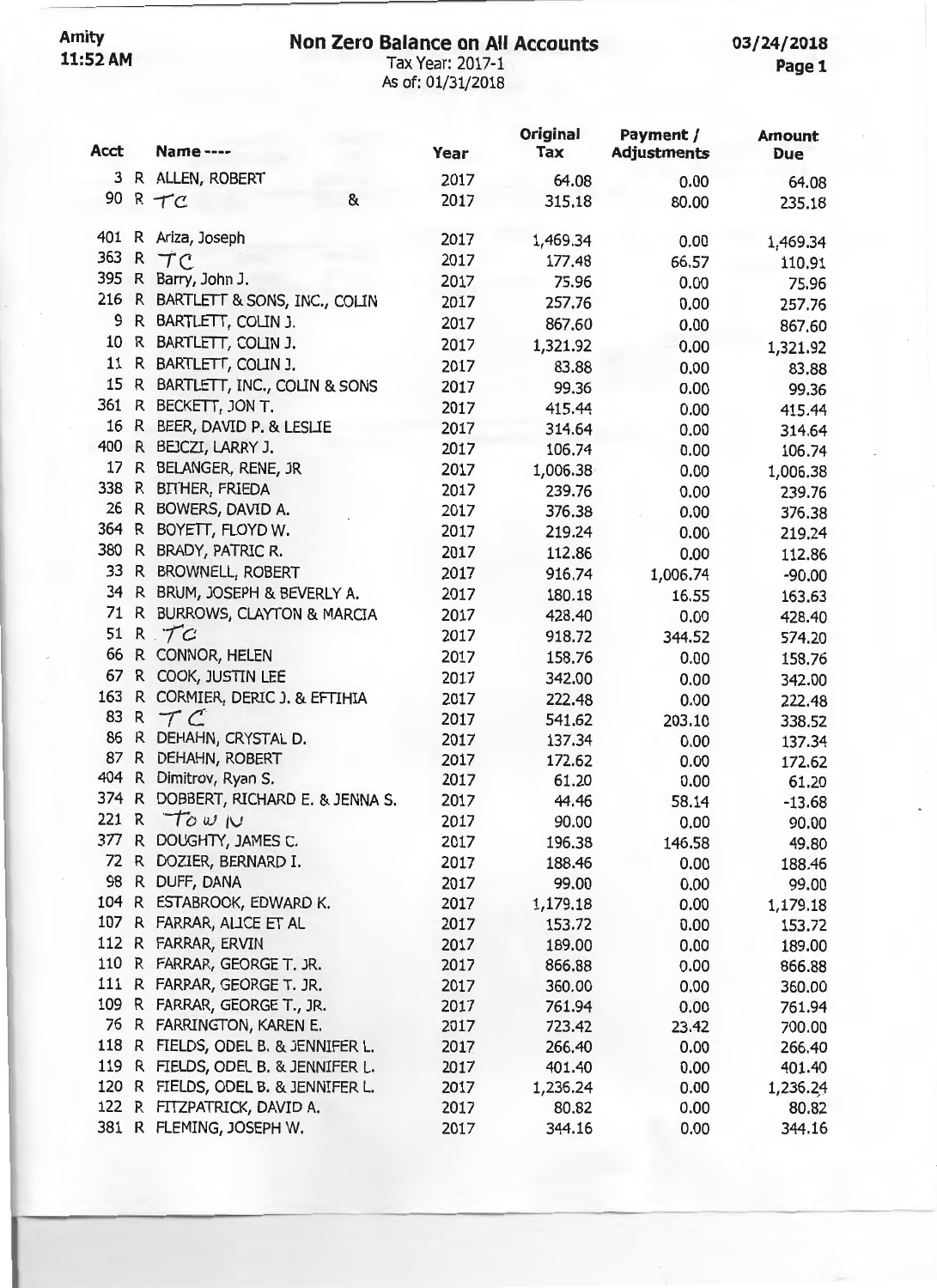# Amity **Non Zero Balance on All Accounts 11:52 AM 11:52 AM 11:52 AM Page 2**

# **11:52AM** Tax Year: 2017-1 **Page2**  As of: 01/31/2018

|--|--|

|           |              |                                                             |              | Original        | Payment /          | Amount          |
|-----------|--------------|-------------------------------------------------------------|--------------|-----------------|--------------------|-----------------|
| Acct      |              | Name ----                                                   | <b>Year</b>  | Tax             | <b>Adjustments</b> | Due             |
|           |              | 127 R FRENCH, ALBERT & EVA ET AL                            | 2017         | 221.94          | 0.00               | 221.94          |
|           |              | 129 R FULLER, JASON                                         | 2017         | 584.46          | 37.08              | 547.38          |
|           |              | 155 R GREGOR, MARY B., TRUSTEE OF<br>MEADOWS AND MTNS TRUST | 2017         | 553.86          | 0.00               | 553.86          |
|           |              | 78 R GREGOR, MARY, MEADOWS AND<br>MOUNTAINS LLC             | 2017         | 515.52          | 0.00               | 515.52          |
|           |              | 139 R GREGOR, MARY, TRUSTEE                                 | 2017         | 1,476.72        | 0.00               | 1,476.72        |
|           |              | 62 R HALL, ARTHUR                                           | 2017         | 288,00          | 141.12             | 146.88          |
| 387       |              | R HALL, BILLY J.                                            | 2017         | 386.10          | 0.00               | 386.10          |
| 146       |              | R HALL, CLEVE                                               | 2017         | 389.70          | 200.00             | 189.70          |
| 114       | $\mathsf{R}$ | $Cred +$                                                    | 2017         | 826.38          | 850.00             | $-23.62$        |
|           |              | 123 R HARMON, CHARLES E.                                    | 2017         | 221.04          | 0.00               | 221.04          |
|           |              | 166 R HIGGINS, GARY                                         | 2017         | 372.78          | 0.00               | 372.78          |
| 169 R     |              | $\mathcal{T}$ ( $\dot{\mathcal{C}}$                         | 2017         | 566.28          | 212.37             | 353.91          |
| 170       | R            | HOWELL, ARTHUR ERIC & HOLLY                                 | 2017         | 464.40          | 0.00               | 464,40          |
| 405 R     |              | Jahn, Brian Lee                                             | 2017         | 61.20           | 31.80              | 29.40           |
|           |              | 177 R JENKINS, JOHN C.                                      | 2017         | 880.56          | 0.00               | 880.56          |
| 178       | R,           | $+ c$                                                       | 2017         | 105.84          | 39.69              | 66.15           |
| 247       |              | R JMM SERVICES                                              | 2017         | 102.78          | 0.00               | 102.78          |
| 337       |              | R JONES, DANIEL                                             | 2017         | 327.60          | 0.00               | 327.60          |
| 180       |              | R JONES, DANIEL W.                                          | 2017         | 317.88          | 0.00               | 317.88          |
| 4         | R            | $\mathcal{T} \subset$                                       | 2017         | 840.24          | 315.09             | 525.15          |
| 94        |              | R KATAHDIN TRUST COMPANY                                    | 2017         | 750.96          | 0.00               | 750.96          |
|           |              | 183 R KNAPP, HALSON J.                                      | 2017         | 396.72          | 0.00               | 396.72          |
|           |              | 249 R KNAPP, HALSON J. & SCOTT, GERALD                      | 2017         | 90.00           | 0.00               | 90.00           |
|           |              | D. JR.                                                      |              |                 |                    |                 |
|           |              | 185 R で<br>$\tau$ C                                         | 2017         | 248.94          | 93.36              | 155.58          |
| 184       | R            |                                                             | 2017         | 1,482.66        | 556.02             | 926.64          |
| 263       |              | R KNIGHT, NANCY E. PARKS                                    | 2017         | 159.84          | 0.00               | 159.84          |
|           |              | 407 R KOSLOSKY, JOEL A.                                     | 2017         | 118.80          | 0.00               | 118.80          |
| 117       |              | R LAMONTAGNE, MICHAEL J.                                    | 2017         | 859.32          | 0.00               | 859.32          |
| 397       |              | R Landry, David                                             | 2017         | 260.64          | 0.00               | 260.64          |
|           |              | 396 R Landry, Laureann A.                                   | 2017         | 133.20          | 2.66               | 130.54          |
| 108       |              | R LANGLEY, SUSAN R. & JASON D.                              | 2017         | 45.90           | 0.00               | 45.90           |
|           |              | 193 R LAWRENCE, KEVIN & ALICE                               | 2017         | 52.02           | 0.00               | 52.02           |
| 355       |              | R LEBEL, JANICE                                             | 2017         | 713.52          | 0.00               | 713.52          |
| 194       |              | R LEBEL, SYLVAN P. & DORIS                                  | 2017         | 372.96          | 0.00               | 372.96          |
| 172       |              | $R + C$                                                     | 2017         | 989.46          | 371.34             | 618.12          |
| 200       |              | $R \neq C$                                                  | 2017         | 1,324.44        | 496.68             | 827.76          |
| 13        |              | R LINNEUS REALTY TRUST                                      | 2017         | 680.58          | 0.00               | 680.58          |
| 158       |              | R LINNEUS REALTY TRUST                                      | 2017         | 664.02          | 0.00               | 664.02          |
| 220       |              | R LINNEUS REALTY TRUST                                      | 2017         | 5,593.50        | 0.00               | 5,593.50        |
| 333       |              | R LINNEUS REALTY TRUST                                      | 2017         | 849.42          | 0.00               | 849.42          |
|           |              | 334 R LINNEUS REALTY TRUST                                  | 2017         | 468.72          | 0.00               | 468.72<br>82.62 |
| 297<br>57 |              | R LITTLEFIELD, PAUL<br>R LUK, BEN CHUNG YAN                 | 2017         | 82.62<br>319.68 | 0.00<br>0.00       | 319.68          |
| 259       |              | R LUNDY, KEVIN A. & MARCIA J.                               | 2017<br>2017 | 723.78          | 0.00               | 723.78          |
| 210       |              | R LYCETTE, DEVISEES OF PHILIP                               | 2017         | 1,998.18        | 0.00               | 1,998.18        |
|           |              |                                                             |              |                 |                    |                 |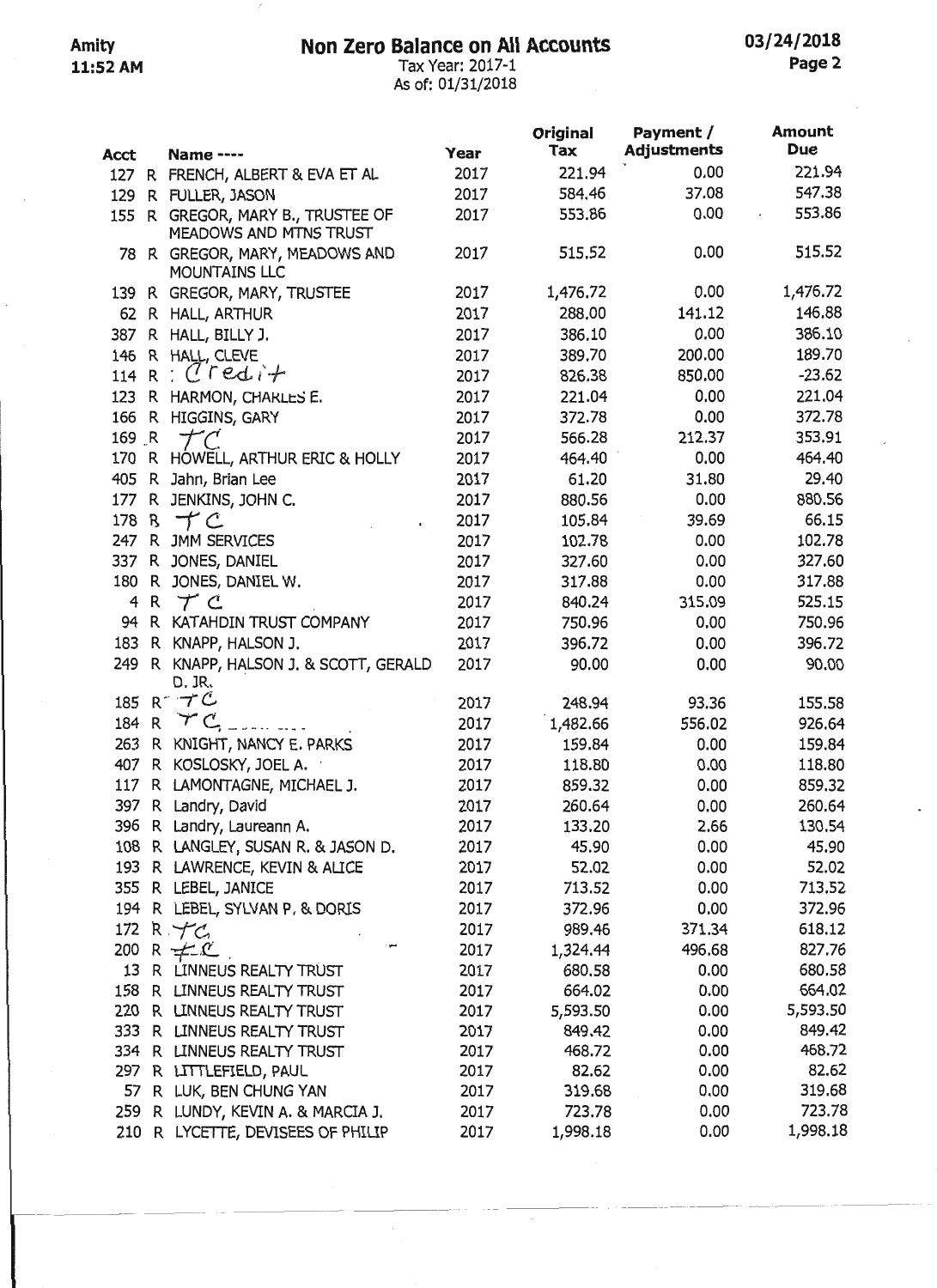# **Amity Non Zero** Balan~AII **Accounts 03/24/2018**

## **11:52AM** Tax Year: 20 . -1 **Page 3**  As of: 01/31/2018

/

-- - - ---------

| Acct  |                   | <b>Name ----</b>                                 |      | <b>Original</b> | Payment /          | <b>Amount</b> |
|-------|-------------------|--------------------------------------------------|------|-----------------|--------------------|---------------|
| 211   |                   | R LYCETTE, RONALD                                | Year | <b>Tax</b>      | <b>Adjustments</b> | <b>Due</b>    |
| 212   |                   | R LYCETTE, RONALD L.                             | 2017 | 733.68          | 0.00               | 733.68        |
| 213   |                   | R LYCETTE, RONALD L.                             | 2017 | 288.00          | 0.00               | 288.00        |
| 292   | $\mathsf{R}$      | ŤС                                               | 2017 | 352.80          | 0.00               | 352.80        |
| 218   | $\mathsf{R}$      |                                                  | 2017 | 3,785.22        | 1,419.45           | 2,365.77      |
| 261   | $\mathsf{R}$      | MAILMAN, THOMAS & GAIL<br>TC                     | 2017 | 982.80          | 0.00               | 982,80        |
| 168   |                   |                                                  | 2017 | 187.92          | 70.98              | 116.94        |
| 227   | R.                | MCGARY, STEPHANIE L.                             | 2017 | 548.64          | 0.00               | 548.64        |
| 229   |                   | R MCGUIGAN, JOHN J.                              | 2017 | 298.08          | 0.00               | 298.08        |
|       | R.                | MEADOWS & MOUNTAINS TR                           | 2017 | 265.50          | 0.00               | 265.50        |
| 230   | R.                | MEADOWS & MOUNTAINS TR                           | 2017 | 195.48          | 0.00               | 195.48        |
| 231   |                   | R MEADOWS & MOUNTAINS TR                         | 2017 | 478.80          | 0.00               | 478.80        |
| 5     | R.                | MEADOWS & MOUNTAINS TRUST                        | 2017 | 277.20          | 0.00               | 277.20        |
| 48    | R.                | MEADOWS & MOUNTAINS TRUST                        | 2017 | 291.60          | 0.00               | 291.60        |
| 256   |                   | R MEADOWS & MOUNTAINS TRUST                      | 2017 | 356.22          | 0.00               | 356.22        |
| 81    |                   | R MEADOWS AND MOUNTAINS TRUST                    | 2017 | 48.60           | 0.00               | 48.60         |
| 82    |                   | R MEADOWS AND MOUNTAINS TRUST                    | 2017 | 309.60          | 0.00               | 309.60        |
| 406   | R.                | Meadows and Mountains Trust                      | 2017 | 135.00          | 0.00               | 135.00        |
| 239   |                   | R MEADOWS AND MOUNTAINS, LLC                     | 2017 | 492.66          | 0.00               | 492.66        |
| 240   | R                 | MEADOWS AND MOUNTAINS, LLC                       | 2017 | 298.80          | 0.00               | 298.80        |
| 234   | R                 | $\mathcal{T} \mathcal{C}$                        | 2017 | 271.62          | 101.85             | 169.77        |
| 243   | R.                | MOORE, MICHAEL & MARY                            | 2017 | 212.40          | 0.00               | 212.40        |
| 244   | $R_{\perp}$       | MOORHOUSE, FREDERICK M. JR.,<br><b>HEIRS OF</b>  | 2017 | 1,135.80        | 574.00             | 561.80        |
| 248 R |                   | MOORHOUSE, FREDERICK M. JR.,<br><b>HEIRS OF</b>  | 2017 | 353.52          | 0.00               | 353.52        |
| 250   | R.                | MORLEY, CHRISTOPHER C.                           | 2017 | 190.80          | 0.00               | 190.80        |
| 251   |                   | R MORLEY, CHRISTOPHER C.                         | 2017 | 108.72          | 0.00               | 108.72        |
| 262   |                   | R PARKE, THOM                                    | 2017 | 505.98          | 0.00               | 505.98        |
| 371   |                   | R PARTICIANONE, SEAN M.                          | 2017 | 104.76          | 100.73             | 4.03          |
| 252   |                   | R PETTENGILL, RICHARD                            | 2017 | 1,026.54        | 0.00               | 1,026.54      |
| 318   |                   | R POWELL, SAMUEL N.                              | 2017 | 651.60          | 0.00               | 651.60        |
|       |                   | 278 R RAMSDELL, MICHAEL D.                       | 2017 | 558.00          | 0.00               | 558.00        |
| 280   | R.                | TC                                               | 2017 | 1,075.50        | 403.32             | 672.18        |
| 159   |                   | R REYES, MICHEL                                  | 2017 | 223.38          | 0.00               | 223.38        |
| 359   | $R$ $\rightarrow$ | E.                                               | 2017 | 775.08          | 290.67             | 484.41        |
| 282   |                   | R RIENDEAU, STEPHEN R. & DONNA A.                | 2017 | 54.00           | 0.00               | 54.00         |
| 339   |                   | R RIENDEAU, STEPHEN R. & DONNA A.                | 2017 | 778.50          | 0.00               | 778.50        |
|       |                   | 300 R RILEY, RICHARD                             | 2017 | 612.18          | 0.00               | 612.18        |
| 283 R |                   | TC                                               | 2017 | 939.42          | 234.86             | 704.56        |
|       |                   | 161 R Ross, Derek A.                             | 2017 | 659.88          | 0.00               | 659.88        |
| 162   |                   | R Ross, Derek A.                                 | 2017 | 129.78          | 0.00               | 129.78        |
|       |                   | 289 R SAWYER, BERTHA THERIAULT, HEIRS<br>OF      | 2017 | 417.06          | 0.00               | 417.06        |
|       |                   | 290 R SEAMANS, HOLLIS W.                         | 2017 | 841.68          | 0.00               | 841.68        |
|       |                   | 368 R SEBOIS PLANTATION REALTY<br><b>VENTURE</b> | 2017 | 298.80          | 0.00               | 298.80        |
|       |                   | 296 R SIEPMAN, WILLIAM                           | 2017 | 320.58          | 0.00               | 320.58        |